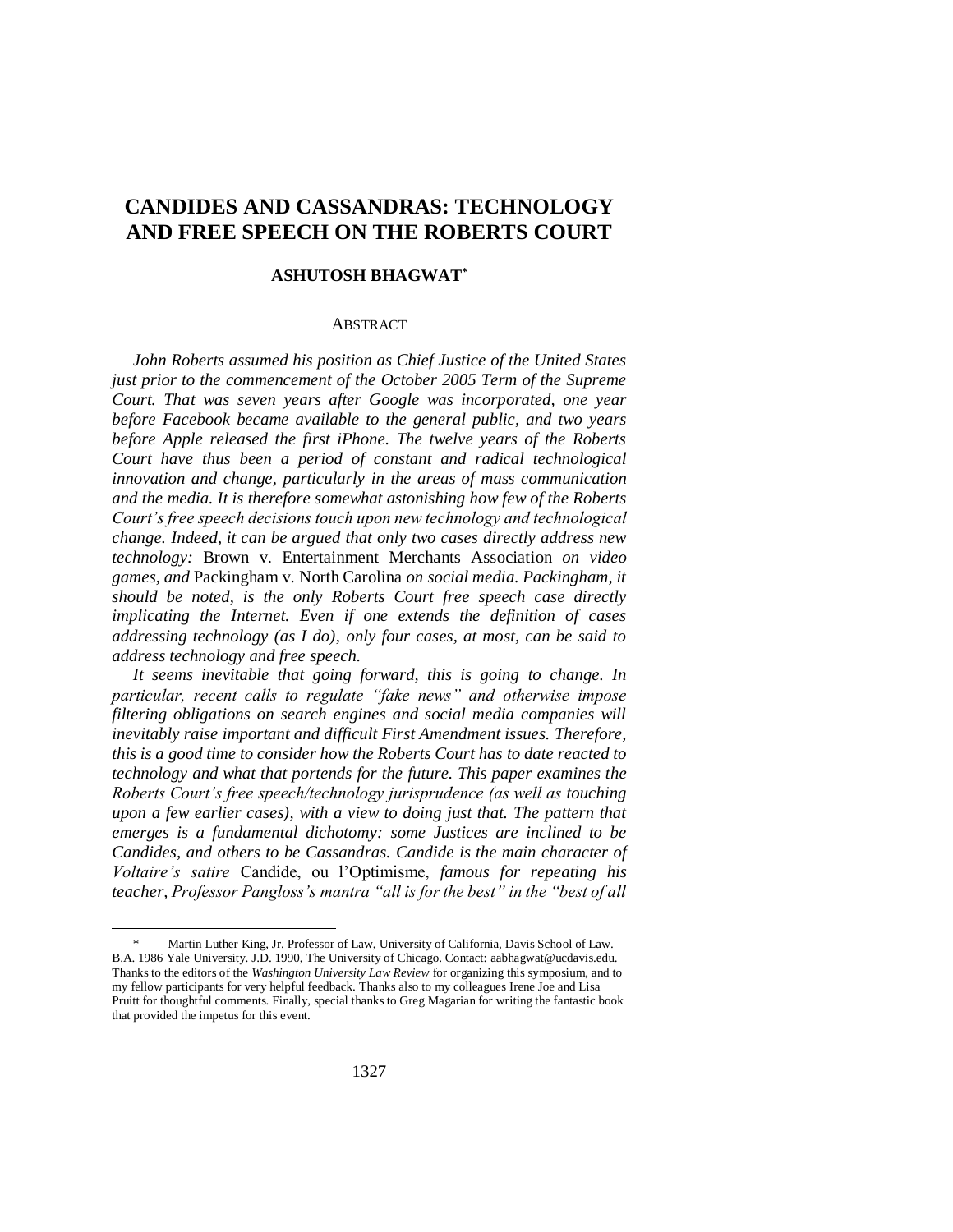*possible worlds." Cassandra was the daughter of King Priam and Queen Hecuba of Troy in Greek mythology, condemned by the god Apollo to accurately prophesize disaster, but never to be believed. While not all justices fit firmly within one or the other camp, the Roberts Court is clearly divided relatively evenly between technology optimists and technology pessimists.*

*The paper begins by analyzing the key technology/free speech decisions of the Roberts Court, and classifying the current Justices as Candides or Cassandras based on their opinions or votes in those cases. In the remainder of the paper, I offer some thoughts on two obvious questions. First, why is the Court divided between Candides and Cassandras and what qualities explain the divergence (spoiler: it is not simply partisan or political preferences). And second, what does this division portend for the future. As we shall see, my views on the first issue are consistent with, and indeed closely tied to, Greg Magarian's analysis of Managed Speech on the Roberts Court. On the second question, I am modestly (but only modestly) optimistic that the Candides will prevail and that the Court will not respond with fear to new technology. I am, in other words, hopeful that the Court*  will fend off heavy handed efforts to assert state control over the Internet *and social media, despite the obvious threats and concerns associated with that technology. I close by considering some possible regulatory scenarios and how the Court might respond to them.*

## **INTRODUCTION**

John Roberts assumed his position as Chief Justice of the United States just prior to the commencement of the October 2005 Term of the Supreme Court.<sup>1</sup> That was seven years after Google was incorporated,<sup>2</sup> one year before Facebook became available to the general public, $3$  and two years before Apple released the first iPhone.<sup>4</sup> The twelve years of the Roberts Court have thus been a period of constant and radical technological innovation and change, particularly in the areas of mass communication and the media. It is therefore somewhat astonishing how few of the Roberts Court's free speech decisions touch upon new technology and technological change. Indeed, it can be argued that only two cases directly address new technology: *Brown v. Entertainment Merchants Association* on video

<sup>1.</sup> *Roberts Sworn in as Chief Justice* CNN (Sept. 29, 2005), http://www.cnn.com/2005/ POLITICS/09/29/roberts.nomination/index.html.

<sup>2.</sup> GOOGLE, https://www.google.com/intl/en/about/our-story/ (last visited Mar. 2, 2018).

<sup>3.</sup> FACEBOOK, https://newsroom.fb.com/company-info/ (last visited Mar. 2, 2018).

<sup>4.</sup> APPLE, https://www.apple.com/newsroom/2007/01/09Apple-Reinvents-the-Phone-withiPhone/ (last visited Mar. 2, 2018).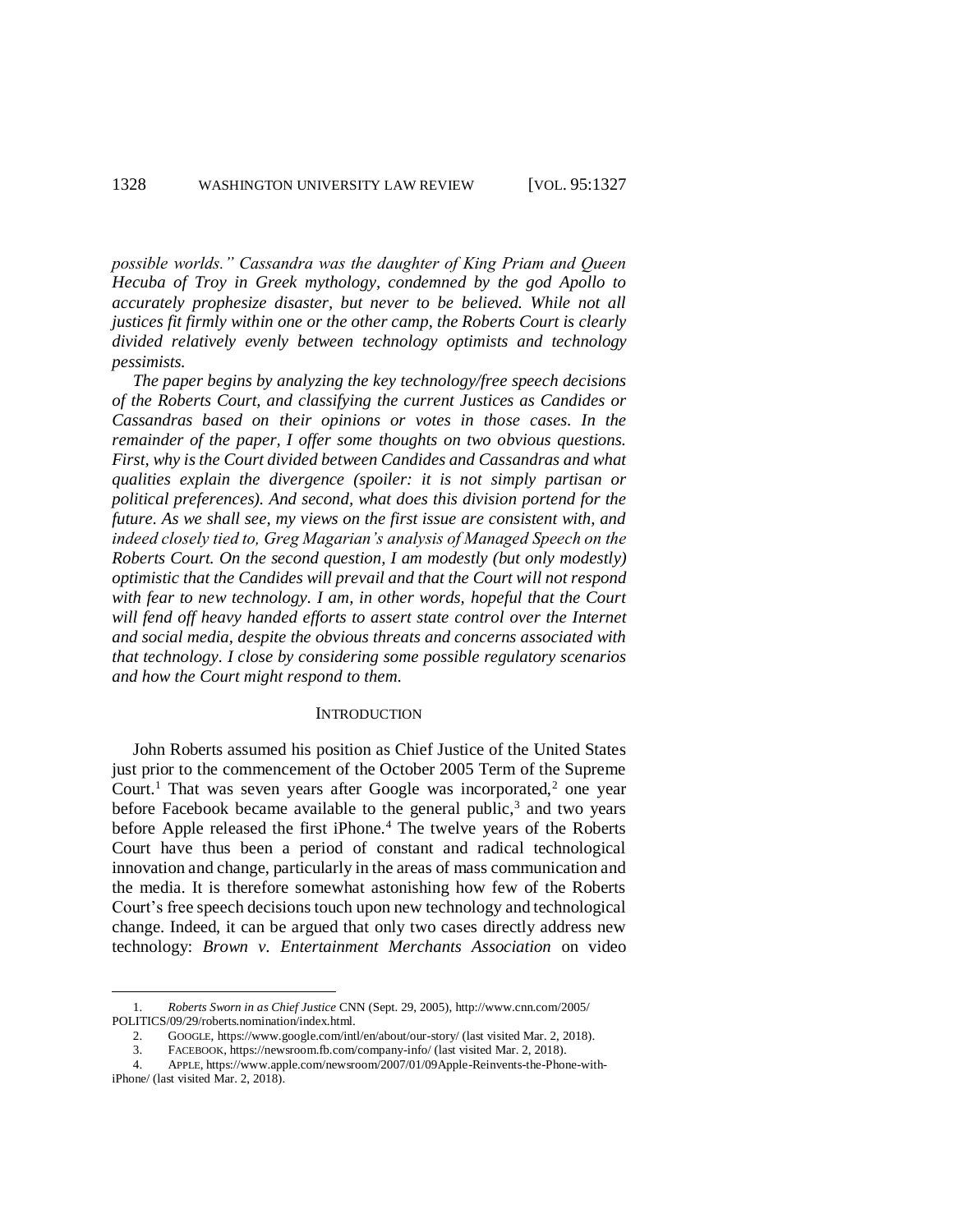games,<sup>5</sup> and *Packingham v. North Carolina* on social media.<sup>6</sup> *Packingham*, it should be noted, is the *only* Roberts Court free speech case directly addressing issues specific to the Internet. Even if one expands the definition of cases addressing technology (as I do in this paper), only four cases, at most, can be said to address technology and free speech directly.

It seems inevitable that going forward, this is going to change. In particular, recent calls to regulate "fake news" and otherwise impose filtering obligations on search engine and social media companies will inevitably raise important and difficult First Amendment issues.<sup>7</sup> This is therefore a good time to consider how the Roberts Court has reacted to technology to date, and what that portends for the future. This paper examines the Roberts Court's free speech/technology jurisprudence with a view to doing just that. The pattern that emerges, though admittedly somewhat fuzzy, is a dichotomy: some Justices are inclined to be Candides, and others to be Cassandras. Candide is the main character of Voltaire's satire *Candide, ou l'Optimisme*, famous for repeating his teacher, Professor Pangloss's mantra "all is for the best" in the "best of all possible worlds."<sup>8</sup> Cassandra was the daughter of King Priam and Queen Hecuba of Troy in Greek mythology, condemned by the god Apollo to accurately prophesize disaster, but never to be believed.<sup>9</sup> While not all justices fit firmly within one or the other camp, the Roberts Court seems divided relatively evenly between technology optimists and technology pessimists.

Part I of this paper begins by summarizing and analyzing the Roberts Court's major free speech/technology cases (and tangentially touches on a few earlier decisions). In Part II, I consider how and why the Justices of the Roberts Court are divided between Candides and Cassandras, including what qualities might explain the divergence (spoiler: it is not only partisan or political leanings). And finally, in Part III I will offer some thoughts on what these divisions portend for the future.

 $\overline{a}$ 

9. ENCYCLOPEDIA BRITANNICA, https://www.britannica.com/topic/Cassandra-Greekmythology (last updated Feb. 16, 2018).

<sup>5.</sup> 564 U.S. 786 (2011).

<sup>6.</sup> 137 S. Ct. 1730 (2017).

<sup>7.</sup> *See generally Online Platforms and Free Speech: Regulating Fake News*, 127 YALE L. J. (Oct. 9, 2017), https://www.yalelawjournal.org/collection/regulating-fake-news.

<sup>8.</sup> VOLTAIRE, CANDIDE, OU L'OPTIMISME 6 (1759). Technically, this paper should be titled "Panglosses and Cassandras" since Candide's optimism derives from his teacher, and is generally referred to as Panglossian Optimism (Candide himself is disillusioned by the end of Voltaire's novel). *See* Frederick Schauer, *Rights, Constitutions, and the Perils of Panglossianism*, 28 OXFORD J. OF LEGAL STUD. (forthcoming 2018)[, https://ssrn.com/abstract=3092336.](https://ssrn.com/abstract=3092336) However, my preference is alliteration over accuracy.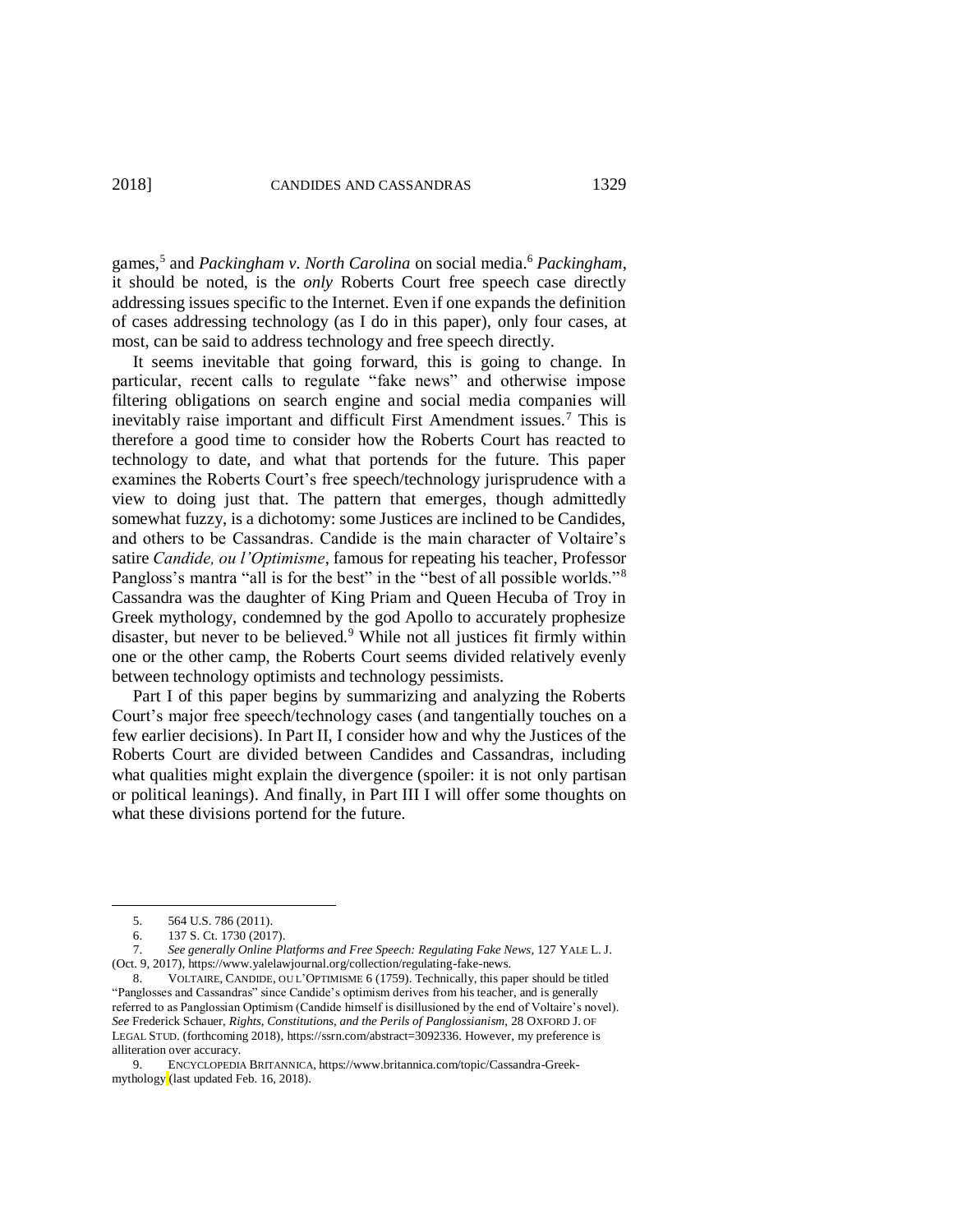#### I. TECHNOLOGY ENTERS THE TEMPLE

In this Part, I will discuss in some detail the four free speech cases decided by the Supreme Court during Chief Justice Roberts's tenure that touch upon technology. As I noted in the introduction, only two of these cases—*Packingham* and *Brown*—deal directly with new technology and its implications for free speech. However, because the other two decisions were at least influenced by or implicate changing technology, they are worth some consideration to reveal patterns. I discuss the cases in reverse chronological order both because the most recent decision in this series, *Packingham*, is the most enlightening, and because the impact of technology on free speech issues has obviously accelerated in recent years.

I also should begin with a definitional clarification and some caveats. In the course of analyzing the cases that follow, I am seeking to classify the participating Justices as technology optimists (Candides) or technology pessimists (Cassandras). Of course, with rare exceptions, most cases do not require Justices to explicitly express hopes or fears about technology (though both *Brown* and *Packingham* did require just that). Therefore, when clear statements about technology are lacking, I use as my proxy for optimism or pessimism attitudes towards regulation of technology, on the assumption that technology optimists generally think regulation unnecessary and harmful, while pessimists think regulation is needed to fend of the dangers posed by technology. Silicon Valley is, after all, full of libertarians. But this proxy is concededly imperfect, since other factors can also influence attitudes towards regulation. Another source of uncertainty is that not every Justice writes in every case. When a Justice does not write, but rather joins an opinion authored by another Justice (whether a majority opinion or otherwise), I attribute the author's attitudes to the joining Justice. Again, however, this is an imperfect proxy, because other factors (including simply a desire for consensus) might lead a Justice to join an opinion he or she does not fully agree with. In my analysis I do identify situation when I believe these sorts of dynamics might be involved, but there are always uncertainties in analyzing silence.

Despite these uncertainties and caveats, I do believe there is value in the exercise I am undertaking here. Attitudes towards technology matter, and are likely to matter even more going forward. And given the ages of the Justices (all of whom became adults in the pre-Internet era), substantial variation in how familiar and comfortable they are with technology is inevitable. It may seem odd that these sorts of subterranean attitudes will in all likelihood shape free speech law going forward—but that is hardly the only or even most obvious oddity in modern constitutional law. Regardless, these issues are worth investigation.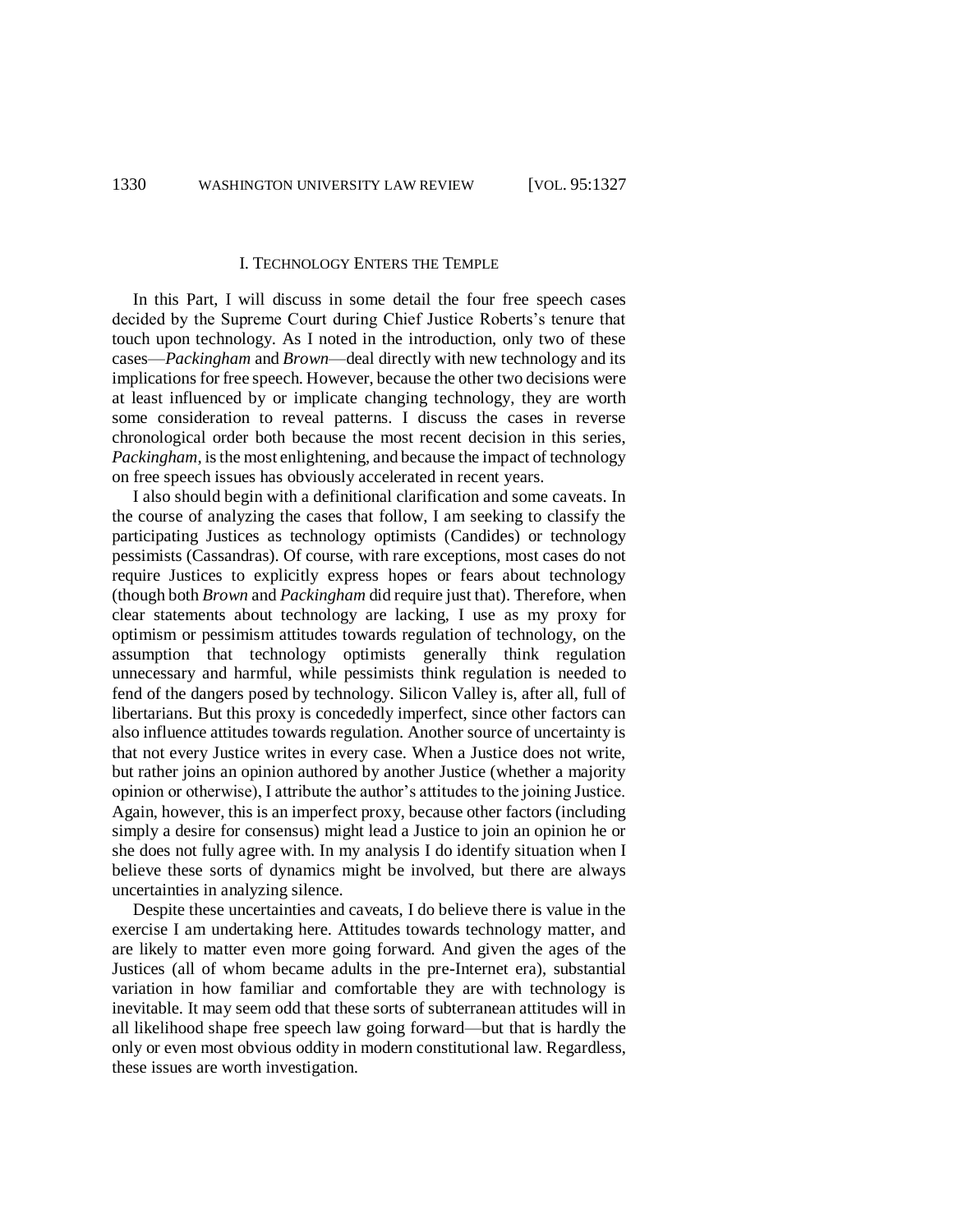#### *A. Packingham v. North Carolina (2017)*

The most recent and most striking technology/free speech decision of the Roberts Court, which also not coincidentally engaged the Court for the first time with the most important modern technological development affecting free speech—the spread of social media—was the 2017 decision in *Packingham v. North Carolina*. <sup>10</sup> *Packingham* involved a challenge to a North Carolina statute that forbade any registered sex offender from accessing "a commercial social networking Web site where the sex offender knows that the site permits minor children to become members or to create or maintain personal Web pages."<sup>11</sup> Packingham, a registered sex offender, posted a statement on Facebook (under a fictitious name) celebrating his success in having a traffic ticket against him dismissed.<sup>12</sup> He was caught, convicted of violating  $\S$  14-202.5, and given a suspended prison sentence.<sup>13</sup> On appeal, the North Carolina Court of Appeals invalidated the statute, but the North Carolina Supreme Court reversed on the remarkable grounds that denying Packingham access to websites such as Facebook did not violate his First Amendment rights because Packingham remained able to access sites such as the Paula Deen Network and local television station websites which serve the "same or similar" functions as Facebook.<sup>14</sup>

On certiorari, all eight Justices agreed that the North Carolina statute was unconstitutional.<sup>15</sup> However, there was sharp disagreement among them regarding both the scope of the statute and the reason that the law failed to pass constitutional muster. On the issue of scope, the uncertainty concerned whether the North Carolina statute's broad definition of the term "social networking" websites encompassed not only sites generally understood to be social media such as Facebook, LinkedIn and Twitter, but also sites such as Amazon.com, Washingtonpost.com, and Webmd.com, which permit visitors to communicate with each other and share information (often through review or comment sections).<sup>16</sup> The majority opinion authored by Justice Kennedy, and joined by Justices Ginsburg, Breyer, Sotomayor, and Kagan, assumed for the purposes of the decision that the statute did not reach sites such as Amazon.<sup>17</sup> Nonetheless, the majority concluded that the law was unconstitutional because it failed the narrow tailoring requirement

Court.

 $\overline{a}$ 

17. *Id.*

<sup>10. 137</sup> S. Ct. 1730 (2017).<br>11. *Id.* at 1733 (quoting N.

*Id.* at 1733 (quoting N.C. Gen. Stat. Ann. §§ 14-202.5(a), (e) (2015)).

<sup>12.</sup> *Id.* at 1734.

<sup>13.</sup> *Id.*

<sup>14.</sup> *Id.* at 1735 (quoting State v. Packingham, 777 S.E.2d 738, 747 (2015)).<br>15. The case was argued after Justice Scalia's death, but before Justice Gors

<sup>15.</sup> The case was argued after Justice Scalia's death, but before Justice Gorsuch joined the

<sup>16.</sup> *Packingham*, 137 S. Ct. at 1736–37.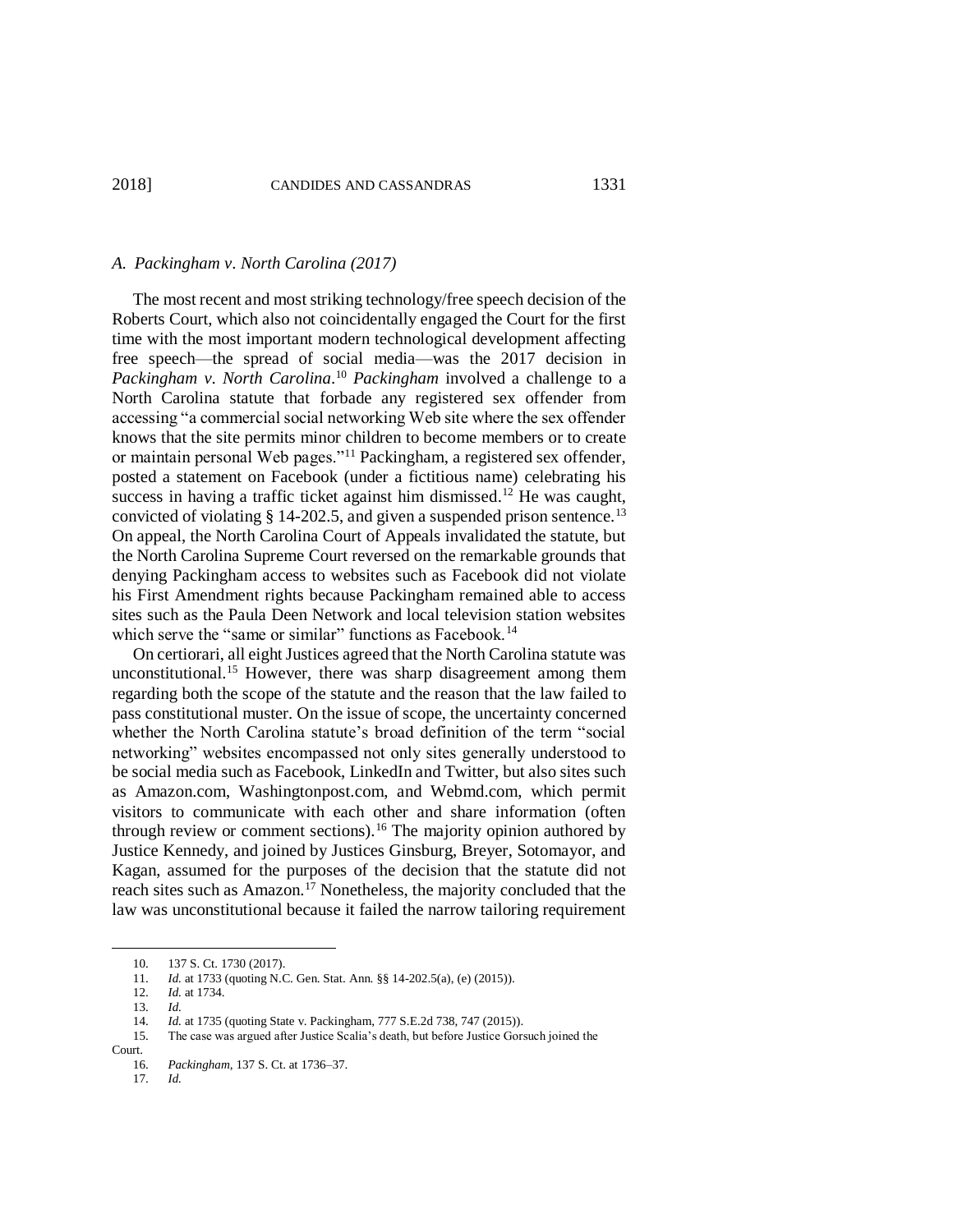of the Court's "intermediate scrutiny" test applicable to content-neutral restrictions on speech.<sup>18</sup> Emphasizing the importance of social media to modern communications, the majority concluded that the North Carolina law suppressed far more speech than necessary to achieve the State's concededly important goal of preventing sexual abuse of children.<sup>19</sup>

Justice Alito wrote a separate opinion concurring only the judgment, joined by Chief Justice Roberts and Justice Thomas. Central to Justice Alito's reasoning was his conclusion that the North Carolina law denied sex offenders access to "an enormous number of websites" including Amazon, Webmd, and many news websites.<sup>20</sup> Because such sites were extremely unlikely to be used to facilitate sexual abuse of a child, he too concluded the law failed narrow tailoring. Crucially, however, in the closing section of his opinion Justice Alito strongly suggested that he might well have voted to uphold a more narrowly written statute focused on true social media, because of the importance of the State's interest in protecting children.<sup>21</sup>

More than their differing readings of the challenged statute, however, what truly separates the Justices in the *Packingham* case is their vastly different attitudes towards the Internet and social media. Justice Kennedy's majority opinion begins his substantive discussion by noting the traditional importance of public forums such as streets and parks for public dialogue. He then says, in a memorable phrase, that "[w]hile in the past there may have been difficulty in identifying the most important places (in a spatial sense) for the exchange of views, today the answer is clear. It is cyberspace—the 'vast democratic forums of the Internet' in general . . . and social media in particular."<sup>22</sup> He goes on to discuss the manifold functions of the Internet, especially social media, in sharing information and views, and describes the advent of this new technology as a "revolution."<sup>23</sup> He concludes that because the *Packingham* "case is one of the first this Court has taken to address the relationship between the First Amendment and the modern Internet . . . the Court must exercise extreme caution before suggesting that the First Amendment provides scant protection for access to vast networks in that medium." 24

Justice Alito's attitude towards modern technology can only be described as the polar opposite of Justice Kennedy's. He begins his opinion by explicitly noting that he was writing separately because of the majority's "undisciplined dicta [and] musings that seem to equate the entirety of the

<sup>18.</sup> *Id.* at 1736.

<sup>19.</sup> *Id.* at 1737.

<sup>20.</sup> *Id.* at 1740–43 (Alito, J., concurring in the judgment).<br>21. *Id.* at 1743–44.

<sup>21.</sup> *Id.* at 1743–44.

<sup>22.</sup> *Id.* at 1735 (quoting Reno v. American Civil Liberties Union, 521 U.S. 844, 868 (1997)).<br>23. *Id.* at 1736.

*Id.* at 1736.

<sup>24.</sup> *Id.*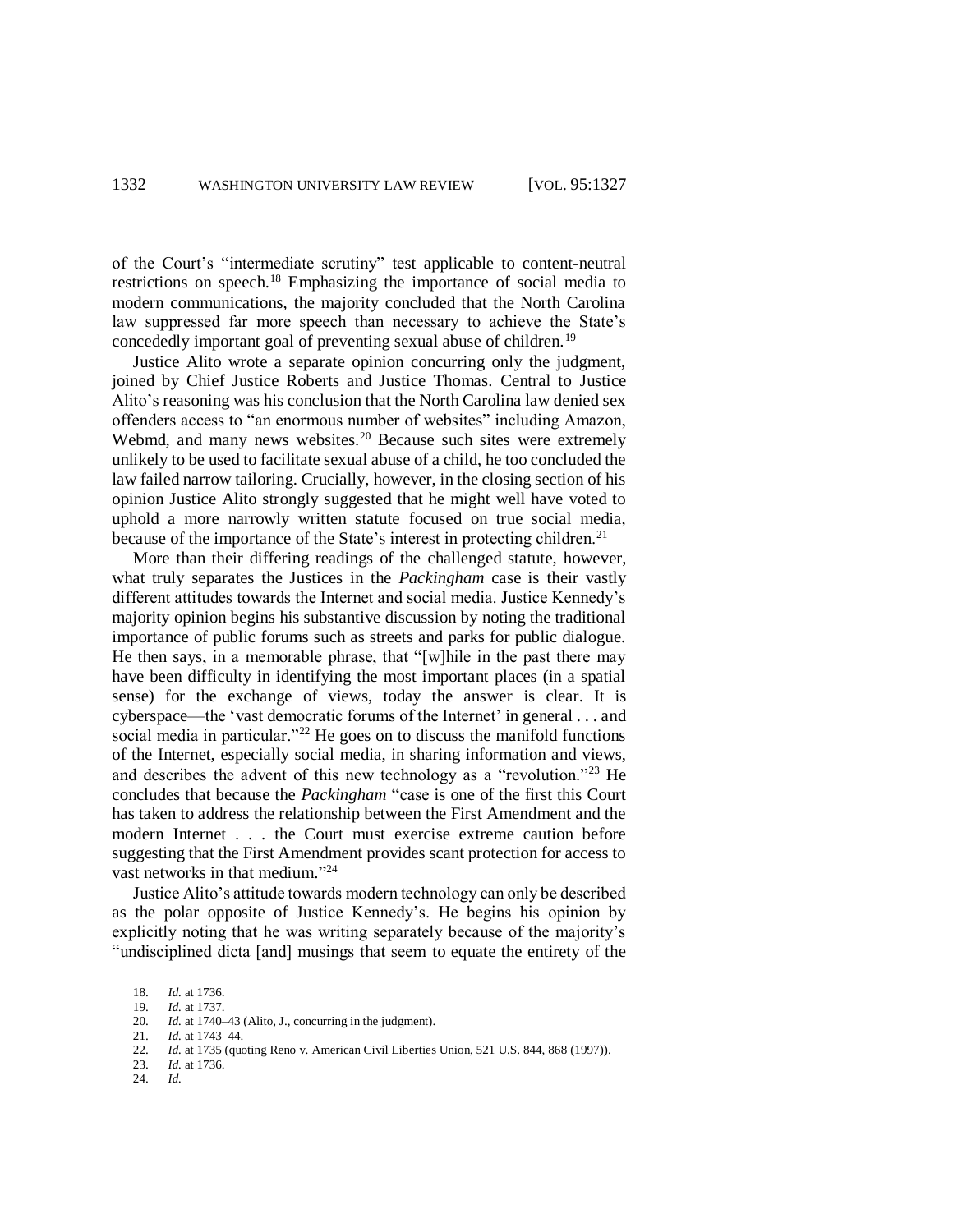Internet with public streets and parks."<sup>25</sup> In his view, "there are important differences between cyberspace and the physical world" such as anonymity and invisibility that cut in favor of, not against, state regulatory authority, because of the risk that sex offenders and others can take advantage of these features.<sup>26</sup> Precisely because of the unique nature of cyberspace, Alito concludes, the Court should be "cautious in applying our free speech precedents to the [I]nternet."<sup>27</sup>

## SCORECARD:

Candides: Kennedy, Ginsburg, Breyer, Sotomayor, Kagan Cassandras: Alito, Roberts, Thomas

# *B. FCC v. Fox Television Stations (2012 and 2009)*

The Court's two decisions in the long-lasting *FCC v. Fox Television Stations* litigation, one in  $2009^{28}$  and the other in  $2012$ , <sup>29</sup> did not directly involve a new technology or form of media. To the contrary, they involved regulation of the oldest of the electronic mass media, broadcast television and radio. Moreover, neither decision directly addressed First Amendment issues. However, because the cases indirectly raised the question of how the evolution of the mass media in response to technological change should impact regulation of older media, and because the First Amendment hovered in the background of the litigation throughout, I treat the case as an honorary member of the free speech/technology club.

The broad issue in the *Fox Television Stations* cases was the legality of the Federal Communications Commission's new interpretation of its longstanding rule against indecent language on broadcast media to prohibit even a single utterance of an expletive in a nonliteral manner.<sup>30</sup> Earlier, the FCC had limited findings of liability to repeated or explicit uses of expletives but had not considered "fleeting expletives" used in a nonliteral way to be indecent. In 2004, in response to complaints directed at a comment made by Bono, the lead singer of U-2, during the Golden Globe Awards, that "this is really, really, fucking brilliant,"<sup>31</sup> the FCC reversed course. It held that even a single, obviously nonliteral use of the "F-Word" was inherently indecent (though bizarrely, the FCC also said that even Bono's use of the word had a "sexual connotation"). The *Fox* cases themselves arose not from the Bono incident, but from two other incidents

<sup>25.</sup> *Id.* at 1738 (Alito, J., concurring in the judgment).

<sup>26.</sup> *Id.* at 1743–44.

<sup>27.</sup> *Id.* at 1744.

<sup>28.</sup> FCC v. Fox Television Stations, 556 U.S. 502 (2009) [hereinafter *Fox I*].

<sup>29.</sup> FCC v. Fox Television Stations, 567 U.S. 239 (2012) [hereinafter *Fox II*].

<sup>30.</sup> *Fox I*, 556 U.S. at 508–09.

<sup>31.</sup> *Id.* at 509.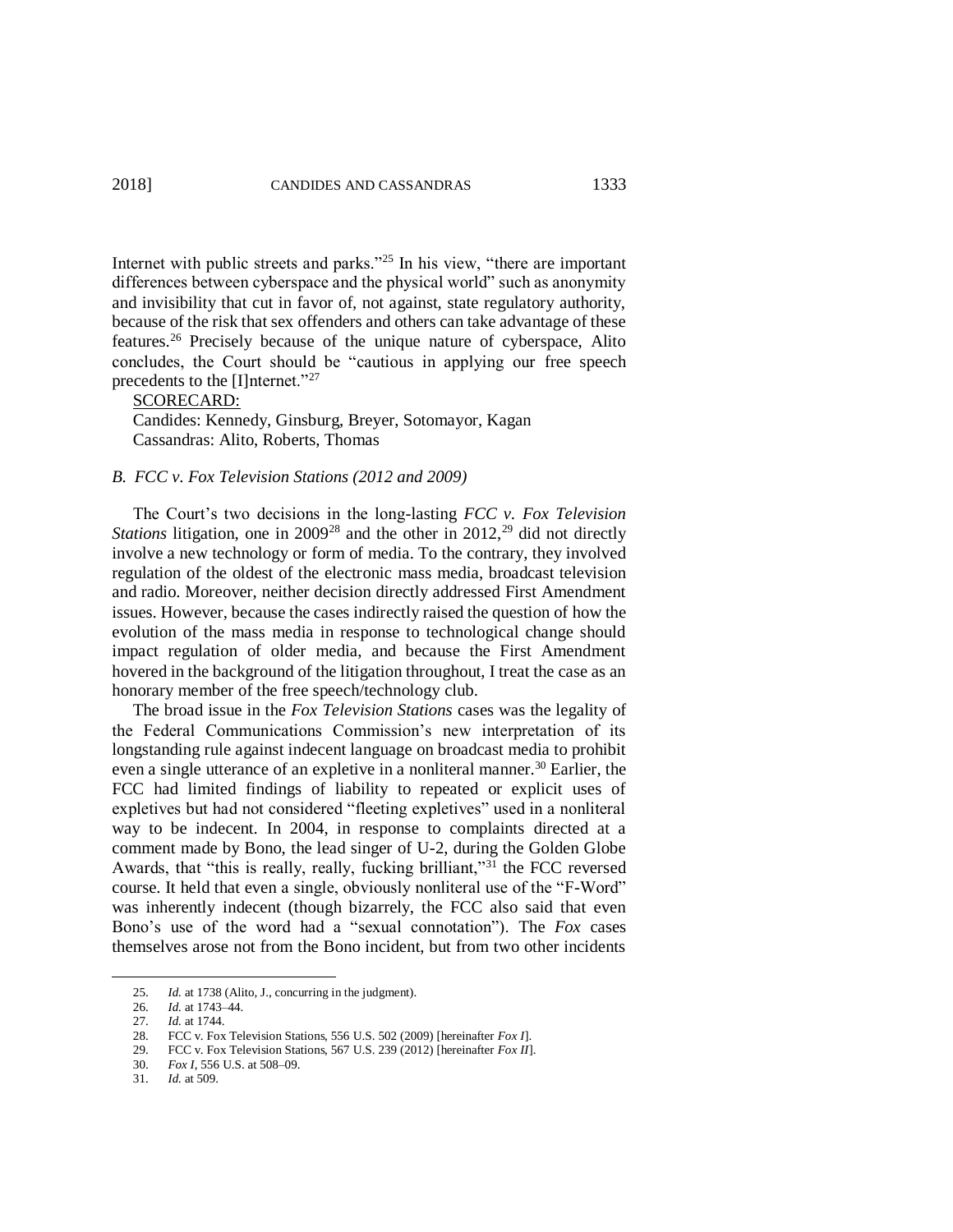in which expletives were uttered on air, both of which occurred before the FCC had announced its new interpretation in 2004 (one involving Cher, and the other involving Paris Hilton and Nicole Richie) in response to which the FCC enforced its new policy, though without imposing financial sanctions.

The issue in the first *Fox* decision was whether the FCC's decision to reinterpret its indecency policy violated the Administrative Procedure Act. Justice Scalia's majority opinion, joined by Chief Justice Roberts and Justices Thomas and Alito in its entirety, and Justice Kennedy almost in its entirety, ruled that it did not.<sup>32</sup> The details are not important for our purposes, except to note the administrative law principle that emerged, or was confirmed, by the decision was that an agency's change in policy or legal interpretation does not impose any greater obligation of explanation on agencies than the original formulation of policy or law.<sup>33</sup> The Court then remanded the case to the Court of Appeals to consider the broadcasters' First Amendment challenge to the new policy.<sup>34</sup> Justices Stevens, Souter, Breyer, and Ginsburg dissented essentially on the grounds that the FCC had not adequately explained its change of course.<sup>35</sup>

For our purposes, however, the crucial opinion in the case was neither the majority opinion nor any of the dissents (nor, for that matter, Justice Kennedy's concurrence). It was rather Justice Thomas's concurring opinion.<sup>36</sup> In it, Justice Thomas pointed out that the original 1978 decision of the Supreme Court upholding the FCC's indecency policy, *FCC v. Pacifica Foundation*, <sup>37</sup> was based firmly on the premise (established in *Pacifica*'s predecessor decision *Red Lion Broadcasting v. FCC*<sup>38</sup>) that the broadcast media received far less First Amendment protection than other technologies.<sup>39</sup> He also noted that since *Pacifica*, the Court had consistently refused to extend that lower level of protection to other media such as telephone dial-in services, cable television, and the Internet, and so had consistently struck down attempts to ban indecent language on those platforms. $40$  He argued, however, that the massive technological changes since 1978, notably the fact that most consumers today receive broadcast television via cable television or the Internet, made the lower standard applicable to broadcast indefensible.<sup>41</sup> The reasons were two-fold. First,

- 35. *Id.* at 552–62 (Breyer, J., dissenting).
- 36. *Id.* at 530–35 (Thomas, J., concurring).
- 37. 438 U.S. 726 (1978).<br>38. 395 U.S. 367 (1969). 38. 395 U.S. 367 (1969).
- 39. *Fox I*, 556 U.S. at 530–35 (Thomas, J., concurring).
- 40. *Id.* at 532–33 (Thomas, J., concurring).
- 
- 41. *Id.* at 532–34 (Thomas, J., concurring).

<sup>32.</sup> *Id.* at 517–18.

<sup>33.</sup> *Id.* at 514–15.

<sup>34.</sup> *Id.* at 529–30.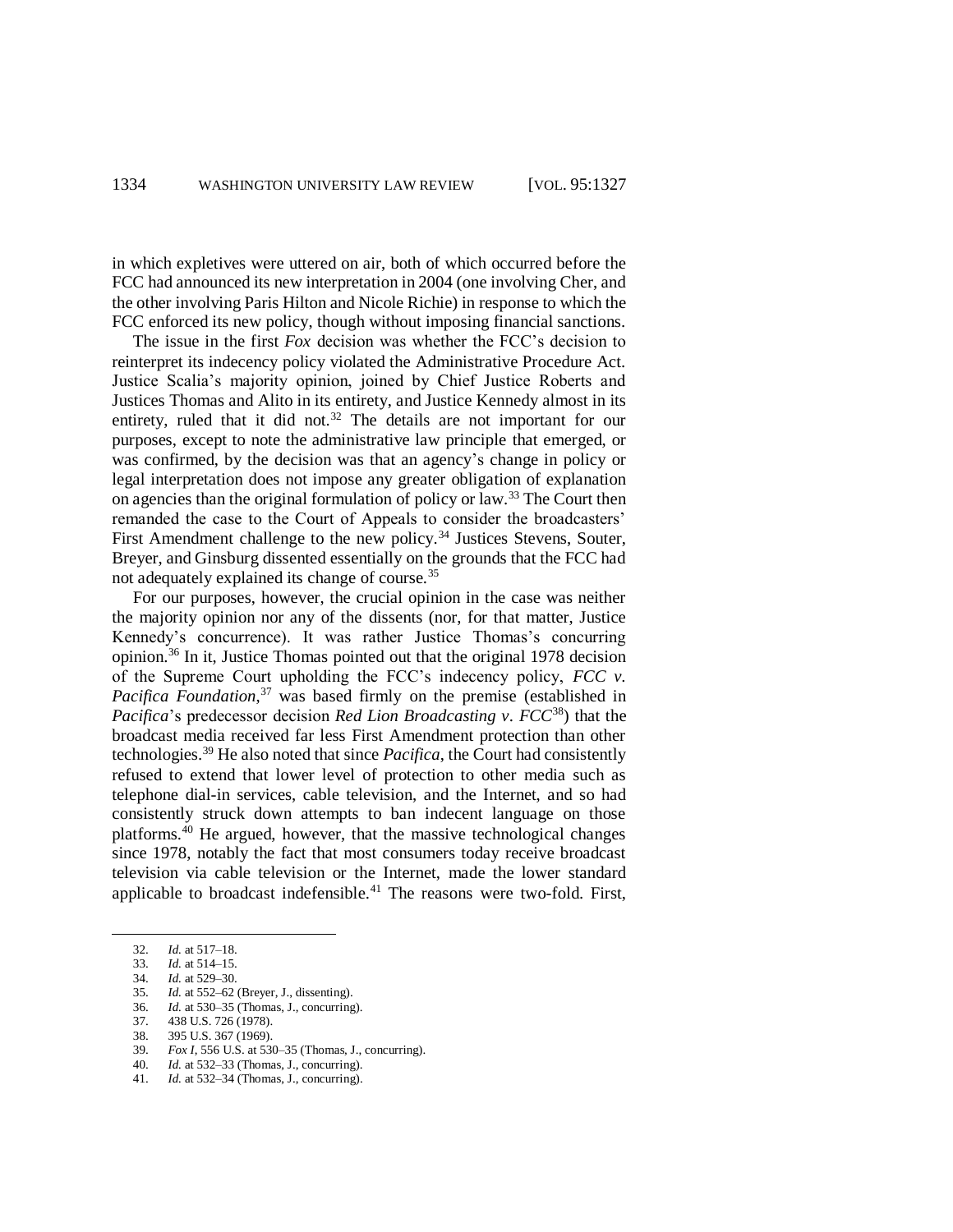modern technology had fatally undermined the driving assumptions of *Red Lion* and *Pacifica* that the broadcast media was subject to scarcity and was "uniquely pervasive."<sup>42</sup> And second, from the viewers' perspective "broadcast" materials viewed via their cable service or internet streaming was indistinguishable from other content that received full First Amendment protection, making differential regulatory treatment difficult to defend. <sup>43</sup> Therefore, he urged the Court to reconsider *Red Lion* and *Pacifica*. 44

On remand from *Fox I*, the Court of Appeals struck down the FCC's new indecency policy as unconstitutionally vague.<sup>45</sup> The Supreme Court once again granted review and this time affirmed, but on extremely narrow grounds. Justice Kennedy's majority opinion (joined by all the participating Justices<sup>46</sup> except Ginsburg) found that the FCC's finding of liability for the Fox broadcasts (and one additional one involving fleeting nudity), all of which aired before the FCC had announced its new policy in the Bono case, violated the Due Process vagueness doctrine for failure to give fair notice.<sup>47</sup> At the end his opinion, Justice Kennedy acknowledged both the attacks on *Pacifica* raised by litigants and the underlying First Amendment issue, but declined to address any of them.<sup>48</sup> Justice Ginsburg filed a brief opinion concurring in the judgment, arguing that *Pacifica* was wrong when decided but in any event required reconsideration in light of subsequent technological changes (citing Justice Thomas's opinion in *Fox I*).<sup>49</sup>

In the *Fox* decisions, most of the Justices were silent about the implications of technological change for regulatory policy towards broadcasting. Two Justices, however, took forthright positions indicating that in their view technology did matter, and cut in favor of increasing constitutional protections for broadcasting. That makes them Candides.

SCORECARD: Candides: Ginsburg, Thomas

Cassandras: None

<sup>42.</sup> *Id.* at 533 (Thomas, J., concurring).

<sup>43.</sup> *Id.* at 534 (Thomas, J., concurring).

<sup>44.</sup> *Id.* at 532–35 (Thomas, J., concurring).

<sup>45.</sup> *Fox II*, 567 U.S. at 251–52.

Justice Sotomayor did not participate.

<sup>47.</sup> *Fox II*, 567 U.S. at 253–54.

<sup>48.</sup> *Id.* at 258.

<sup>49.</sup> *Id.* at 259 (Ginsburg, J., concurring in the judgment).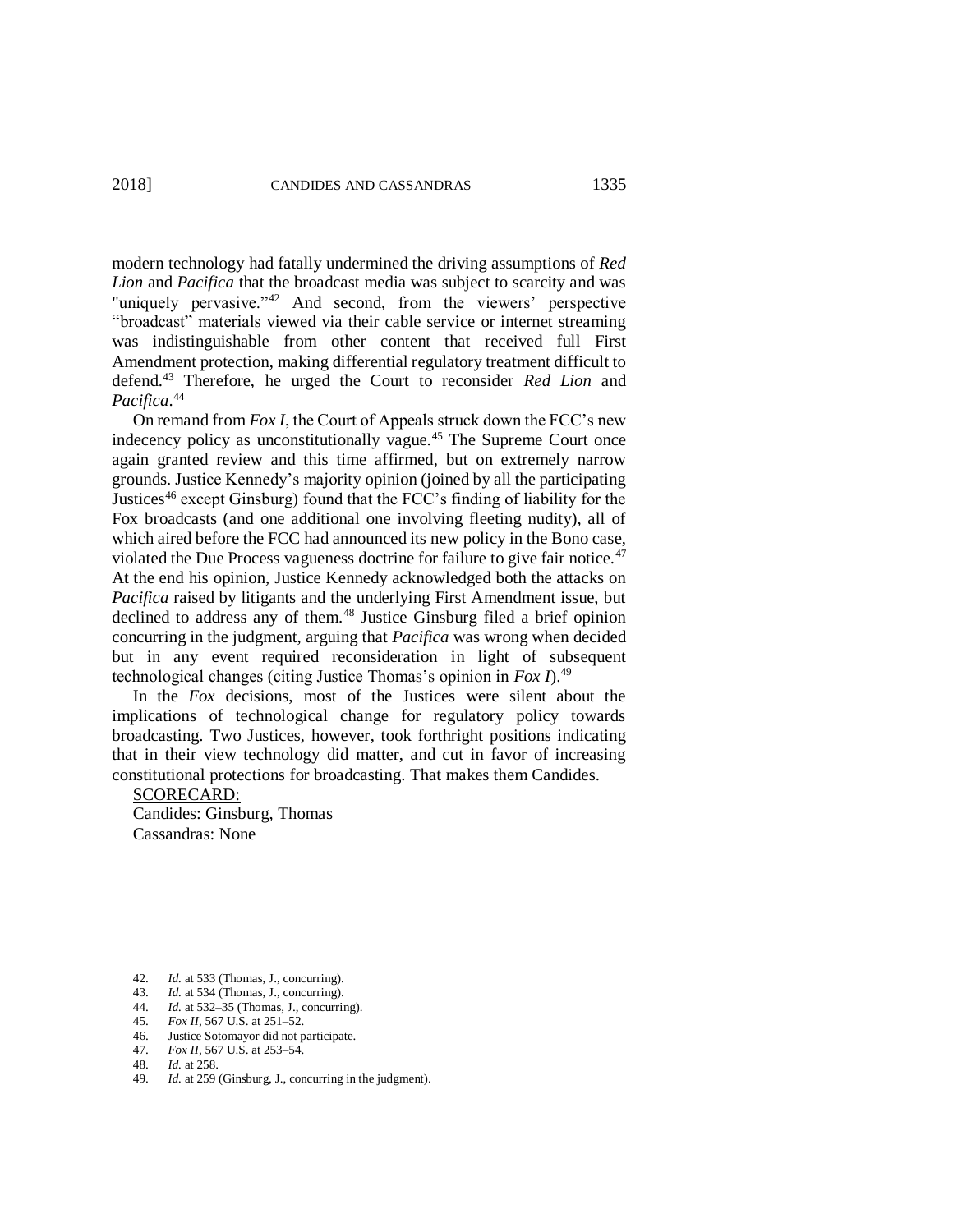## *C. Brown v. Entertainment Merchants Assn. (2011)*

As I noted earlier, *Brown v. Entertainment Merchants Ass'n*<sup>50</sup> and *Packingham* are the two Roberts Court cases that directly considered how to apply First Amendment doctrine to new technologies. This time, however, the new technology was not the Internet, it was video games. In 2005 California passed a statute banning the sale or rental of violent video games to minors (and requiring that such games be labeled " $18$ ").<sup>51</sup> In *Brown*, the Court, in an opinion authored by Justice Scalia and joined by Justices Kennedy, Ginsburg, Sotomayor and Kagan, struck down this statute.<sup>52</sup> It held that the California law was a content-based restriction on free speech subject to strict scrutiny,<sup>53</sup> which it could not possibly survive given that the actual evidence that violent video games harm minors is very limited.<sup>54</sup> On the first crucial question of whether video games were entitled to First Amendment protection, California conceded that they were but the majority nonetheless emphasized that the fact that such games constituted "entertainment" did not take them out of the First Amendment.<sup>55</sup> Moreover, later in the opinion, when California argued that the "interactive" nature of video games made them particularly harmful, the Court flatly rejected this view with a few succinct comments to the effect that all literature is interactive to some extent and so this made no difference.<sup>56</sup> Notably, the Court seemed utterly unmoved by California's (and the dissent's) arguments that the highly visual and immersive nature of video games made them different in kind from purely written or oral forms of communication. Most of the majority opinion considers (and rejects) the argument that violent speech directed at children should be considered "low-value" and so unprotected for First Amendment purposes, a doctrinal issue not relevant to this article.<sup>57</sup> But on the fundamental question of how the First Amendment applies to a new and potentially worrisome technology the majority was clear that it applies fully.

Three Justices disagreed with this approach.<sup>58</sup> In an opinion concurring in the judgment, Justice Alito, joined by Chief Justice Roberts, raised the

<sup>50.</sup> 564 U.S. 786 (2011).

<sup>51.</sup> *Id.* at 789.

<sup>52.</sup> *Id.* at 805.

<sup>53.</sup> *Id.* at 799. 54. *Id.* at 799–801.

<sup>55.</sup> *Id.* at 790.

<sup>56.</sup> *Id.* at 798.

<sup>57.</sup> *Id.* at 792–99. Justice Thomas dissented from the Court's judgment, but on the novel ground that minors had *no* First Amendment rights to receive information independent of their parents. *Id.* at 821–39 (Thomas, J., dissenting). As Justice Thomas did not address the implications of novel technology, in this case he must be considered neutral.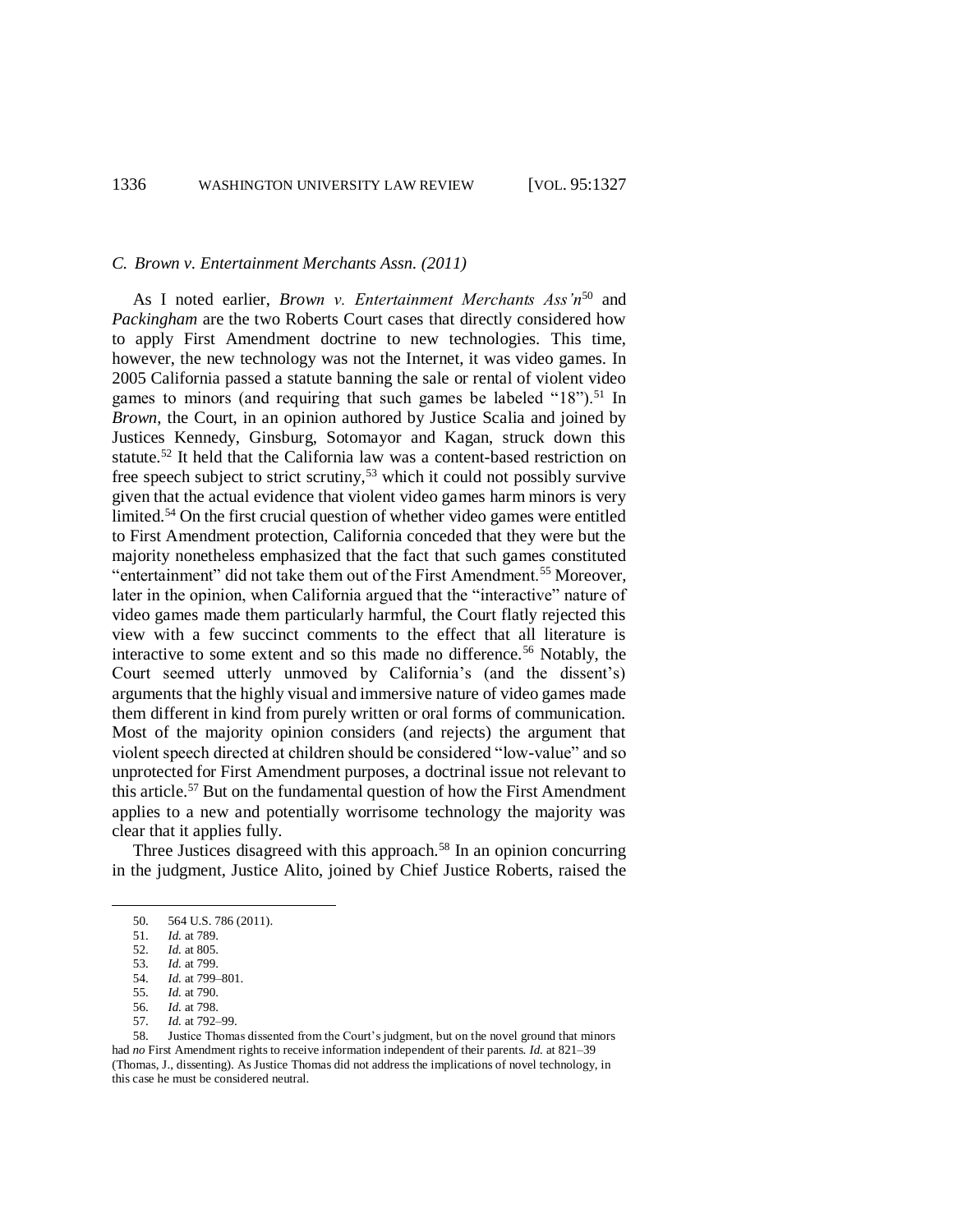"possibility that the experience of playing video games (and the effects on minors of playing violent video games) may be very different from anything that we have seen before."<sup>59</sup> He noted that playing video games, unlike reading or watching television or a movie, requires the player to physically participate in the action, especially in newer games that respond to physical participate in the action, experiency on the use of  $\frac{1}{2}$  motions by players rather than the use of joysticks.<sup>60</sup> He also noted that "[i]n some of these games, the violence is astounding."<sup>61</sup> And finally, he worried that the advent of newer technology such as virtual reality (though he did not use those words, this being 2011) raised the possibility that video games would become almost indistinguishable from real life.<sup>62</sup> For all of those reasons, he would have left open the possibility that video games should be subject to greater regulation than other forms of speech, though he concluded that this particular statute was unconstitutionally vague.<sup>63</sup>

Justice Breyer dissented, arguing that the California law should be upheld. In a long opinion, Breyer carefully examined the available empirical evidence regarding the impact of video games (including journal articles and studies not in the record), concluding that there was sufficient evidence for California to conclude that violent interactive entertainment did cause aggressive behavior in children.<sup>64</sup> Therefore, he would have concluded that the California statute survived even *strict* scrutiny.<sup>65</sup> Justice Breyer did not rely as explicitly as Justice Alito on the fact that video games were a novel technology to defend the California law, but there seems little doubt that concerns about new technology were a key factor in his vote. Consider the fact (pointed out by the majority) that the key empirical study relied upon by California suggested that the effects of playing violent video games on minors were about the same as that of watching Bugs Bunny or Road Runner cartoons, or of viewing pictures of guns.<sup>66</sup> But imagine a statute banning children from viewing Warner Brothers cartoons. Or imagine a law prohibiting pictures of guns in books directed at minors. Is it conceivable that Justice Breyer would have voted to uphold such laws, or even apply the watered-down version of strict scrutiny he used in *Brown*? The answer seems obvious, and makes Breyer a fellow Cassandra to Alito and Roberts in this case.

## SCORECARD:

 $\overline{a}$ 

Candides: Scalia, Kennedy, Ginsburg, Sotomayor, Kagan

<sup>59.</sup> *Id.* at 816 (Alito, J., concurring in the judgment).

<sup>60.</sup> *Id.* at 817–18 (Alito, J., concurring in the judgment).

<sup>61.</sup> *Id.* at 818 (Alito, J., concurring in the judgment).

<sup>62.</sup> *Id.* at 819–20 (Alito, J., concurring in the judgment). 63. *Id.* at 820–21 (Alito, J., concurring in the judgment).

<sup>64.</sup> *Id.* at 849–55 (Breyer, J., dissenting).

<sup>65.</sup> *Id.* at 847 (Breyer, J., dissenting).

*Id.* at 800–01.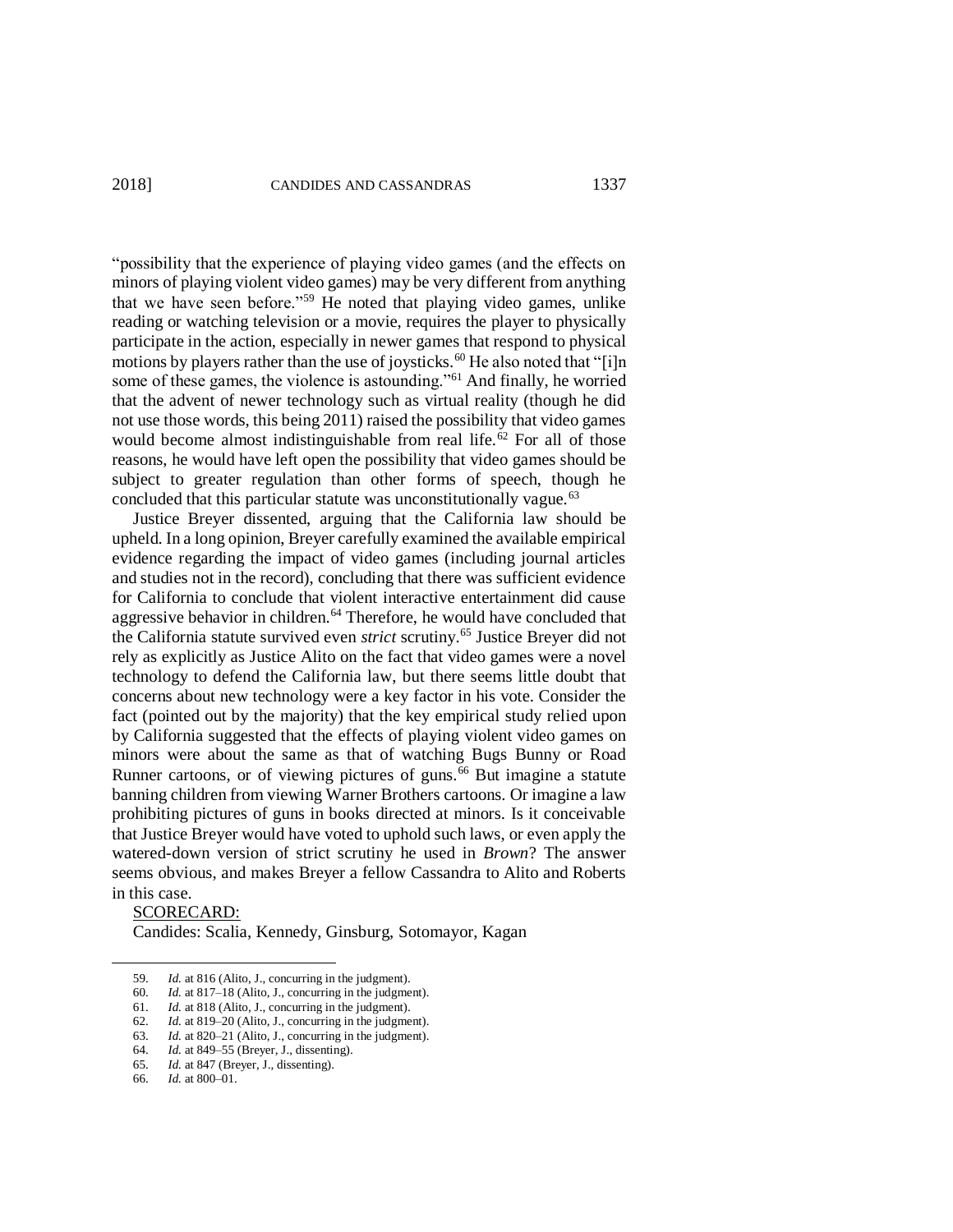Cassandras: Alito, Roberts, Breyer Neutral: Thomas

# *D. Sorrell v. IMS Health (2011)*

The final case we examine, *Sorrell v. IMS Health*, <sup>67</sup> touches upon one of the most significant and controversial free speech issues likely to arise in the digital era: the problem of Big Data. Unusually, however, the case did not involve either mass media or the Internet as such; instead, it involved data mining as a means of strengthening advertising. But no less than *Packingham*, *Sorrell* directly poses the question of how First Amendment doctrine and law should respond to radically new forms of technology and "speech."

The issue in *Sorrell v. IMS Health* was the constitutionality of a Vermont statute that regulated the sale, disclosure, and use of pharmacy records containing information about the prescribing practices of individual doctors.<sup>68</sup> In practice, because of the language of the statute and various exceptions, the effect of the statute was to bar the sale of prescriberidentifying data to data miners such as IMS Health, who in turn analyzed the data on behalf of pharmaceutical manufacturers for use in the latter's efforts to market prescription drugs to individual doctors.<sup>69</sup>

The majority opinion by Justice Kennedy, joined by Chief Justice Roberts and Justices Scalia, Thomas, Alito and Sotomayor, begins by describing the Vermont law as enacting "content- and speaker-based restrictions on the sale, disclosure, and use of prescriber-identifying information."<sup>70</sup> As such, the majority strongly suggests that the statute should be subject to "heightened judicial scrutiny" and cites cases applying strict scrutiny.<sup>71</sup> Crucially, in reaching this conclusion, the Court responded to an argument made by Vermont, that the sale, transfer, and use of prescriber-identifying information constituted conduct, not speech, and therefore should not receive any First Amendment protection—an argument, it should be noted, that the First Circuit had accepted in a related case.<sup>72</sup> The Court sharply disagreed, stating that "the creation and dissemination of information are speech within the meaning of the First Amendment<sup>"73</sup> because "[f]acts, after all, are the beginning point for much of the speech that is most essential to advance human knowledge and to

<sup>67.</sup> 564 U.S. 552 (2011).

<sup>68.</sup> *Id.* at 558–59.

<sup>69.</sup> *Id.* at 562–63.

*Id.* at 563–64.

<sup>71.</sup> *Id.* at 565–66.

<sup>72.</sup> *Id.* at 570 (citing IMS Health v. Ayotte, 550 F.3d 42, 52–53 (1st Cir. 2008)).

<sup>73.</sup> *Id.* (citing Bartnicki v. Vopper, 532 U.S. 514, 527 (2001)).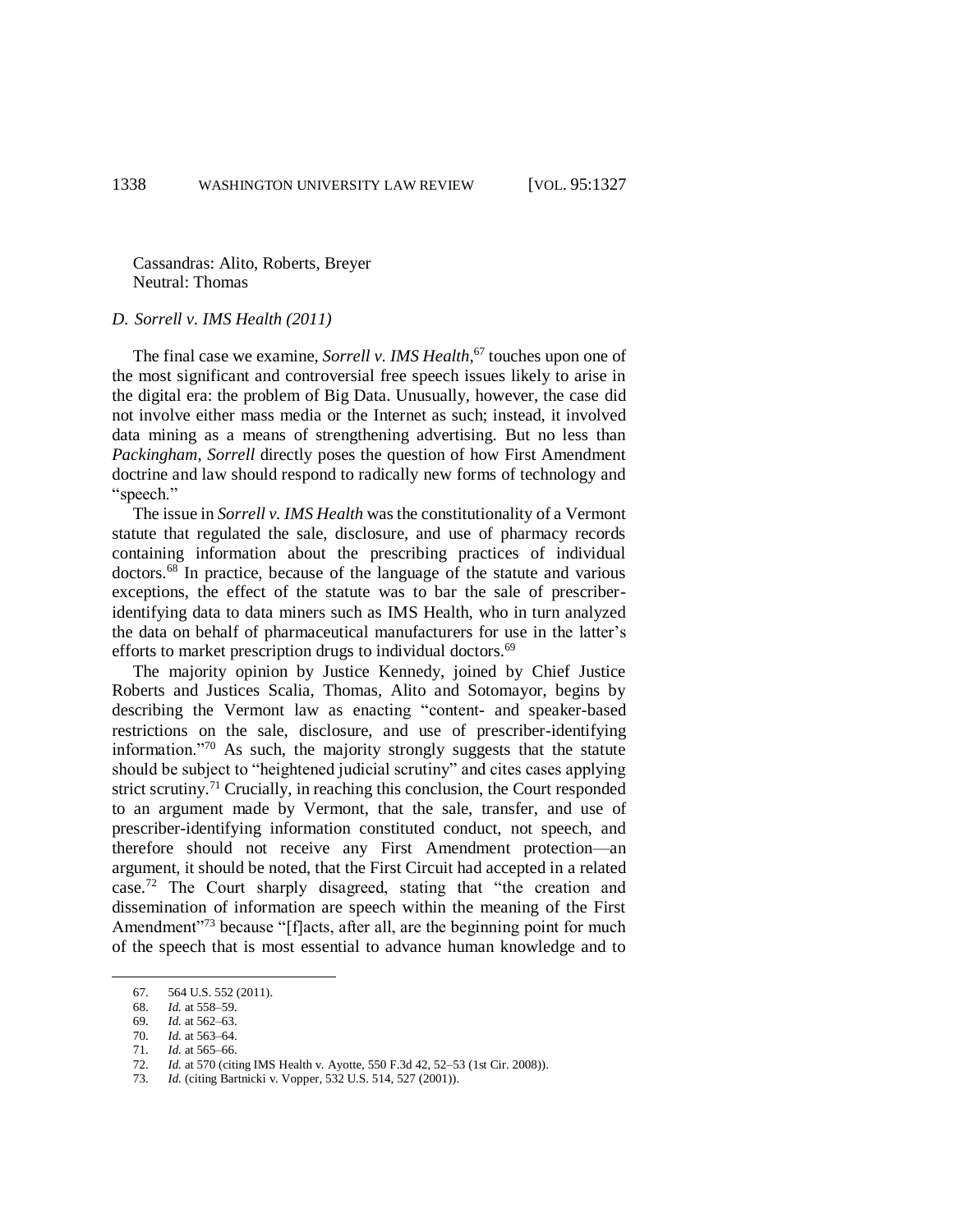conduct human affairs."<sup>74</sup> Ultimately, the Court did not resolve the question of whether the sale of data constitutes speech, though it did say that "[t]here is a strong argument that prescriber-identifying information is speech for First Amendment purposes."<sup>75</sup> Instead, the Court held that because Vermont's restrictions on marketing by pharmaceutical companies clearly triggered the commercial speech doctrine, and because the Vermont statute could not even survive the intermediate scrutiny applicable to commercial speech restrictions, the issue could be left for another day.<sup>76</sup> But the implication of the majority opinion—joined by six Justices, it should be noted—was crystal-clear: Data is speech,<sup>77</sup> and therefore, any attempt to regulate the sale, use, or transfer of Big Data necessarily triggers stringent First Amendment scrutiny.

The dissenting Justices in *Sorrell* (Breyer, Ginsburg, and Kagan) did not directly address the question of how to categorize sales of data under the First Amendment, arguing instead that because Vermont's statute operated within a heavily regulated industry (pharmaceuticals), and because the data at issue existed only as a byproduct of government regulation, the Vermont statute should be treated as a species of economic regulation rather than a regulation of speech.<sup>78</sup> Ultimately, however, it is clear that for the dissenters the fact that this particular statute itself regulated only information, as opposed to regulating conduct in a way that incidentally affects speech, made no difference.<sup>79</sup> As such, while the dissenters did not speak directly to the issue, the tone of Justice Breyer's opinion leaves little doubt that he would be inclined to treat the regulation of data as a form of economic regulation rather than as a law raising core First Amendment issues.

## SCORECARD:

Candides: Kennedy, Roberts, Scalia, Thomas, Alito, Sotomayor Cassandras: Breyer, Ginsburg, Kagan

# II. CONFIDENCE AND CONCERNS

So what can we learn from all of this? Let us start with what we can glean about the attitudes of individual Justices towards technology. And in the course of doing so, we might indulge in a bit of speculation as to why the Justices lean the way they do. I should note that because my primary purpose here is to discern future implications, I consider below only the

<sup>74.</sup> *Id.*

<sup>75.</sup> *Id.*

<sup>76.</sup> *Id.* at 571–79.

<sup>77.</sup> *Cf.* Jane Bambauer, *Is Data Speech?*, 66 STAN. L. REV. 57 (2014); Ashutosh Bhagwat, Sorrell v. IMS Health: *Details, Detailing and the Death of Privacy*, 36 VT. L. REV. 855 (2012).

<sup>78.</sup> *Sorrell*, 564 U.S. at 584–86 (Breyer, J., dissenting).

<sup>79.</sup> *Id.* at 601–02 (Breyer, J., dissenting).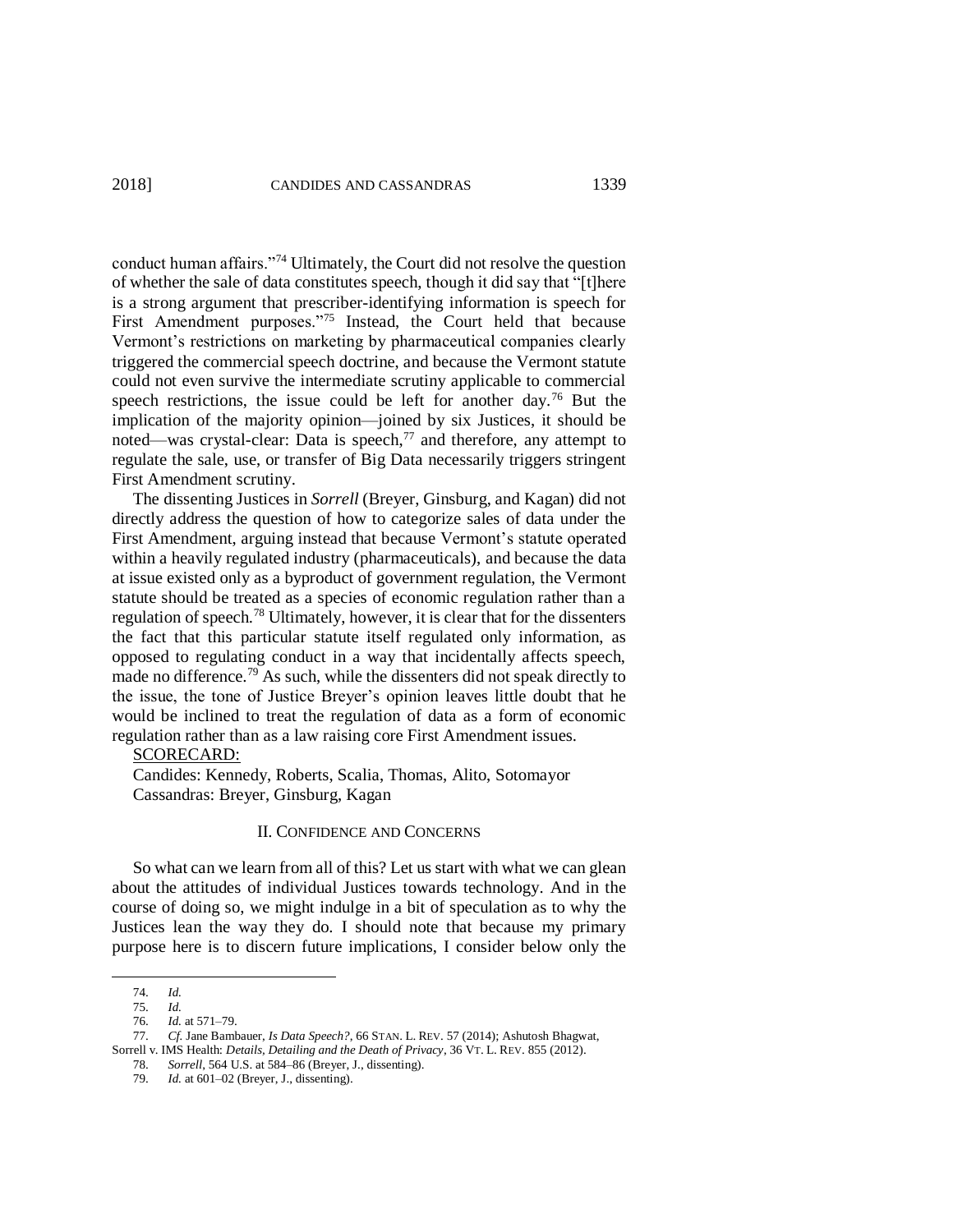Justices serving as of this writing (Spring 2018), with the exception of Justice Gorsuch who did not participate in any of the cases discussed in Part I, and therefore whom it is too early to assess—though the fact that Justice Gorsuch was still in his twenties at the beginning of the Internet era gives me some hope. I do not therefore further explore the perhaps-surprising fact that Justice Scalia emerges as something of a Candide in these cases, albeit he did not have the opportunity to voice his views in *Packingham*.

The one obvious and immediate conclusion that jumps out from the cases is that the Candide-in-Chief of the Roberts Court, the most consistent technology optimist, is Justice Kennedy. In three of the four cases discussed he came out clearly on the Candide side, and was the author of the most technology-embracing free speech opinion of the Roberts Court, the majority opinion in *Packingham*. And in the *Fox Television Stations* "fleeting expletives" litigation<sup>80</sup> Kennedy was merely silent, giving no reason to believe he necessarily opposed extending stronger constitutional protection to the broadcast media. Finally, Justice Kennedy's recent support for technology is consistent with his actions in pre-Roberts Court cases. Notably, during the Rehnquist Court Kennedy authored two opinions arguing that the strongest levels of constitutional protections should be accorded to cable television programming.<sup>81</sup> Justice Kennedy's optimism with regards to technology, moreover, is consistent with the fact that he is generally the most speech-protective Justice on the modern Court.<sup>82</sup> Given his strong support for free speech generally, it is perhaps unsurprising that Justice Kennedy's inclination to extend the strongest First Amendment protections to new technologies seems both consistent and neigh absolute.

The other Roberts Court Justice who is quite clearly a firm Candide is Justice Sotomayor. Like Justice Kennedy, Sotomayor was with the Candides in the three cases in which the Justices directly addressed technology, and like Kennedy she was merely silent in *Fox Television*. I place her second on this scale to Kennedy only because she did not author the strikingly idealistic language of the majority opinion in *Packingham*. But her voting record suggests that she too strongly supports free speech rights on all technology platforms, not just traditional media such as print.

Another Justice who emerges as a likely strong Candide is Justice Ginsburg. She joined the technology optimists in both of the key cases,

<sup>80.</sup> *See Fox II*, 567 U.S. at 250 (quoting *Fox Television Stations v. FCC*, 489 F.3d 444, 446 (2nd Cir. 2007).

<sup>81.</sup> United States v. Playboy Entm't Grp., 529 U.S. 803 (2000); Denver Area Telecomms. Consortium v. FCC, 518 U.S. 727, 780–812 (1996) (Kennedy, J., concurring in part, concurring in the judgment in part, and dissenting in part).

<sup>82.</sup> For empirical support for this assertion, see Ashutosh Bhagwat & Matthew Struhar, *Justice Kennedy's Free Speech Jurisprudence: A Quantitative and Qualitative Analysis*,

<sup>44</sup> MCGEORGE L. REV. 167 (2013).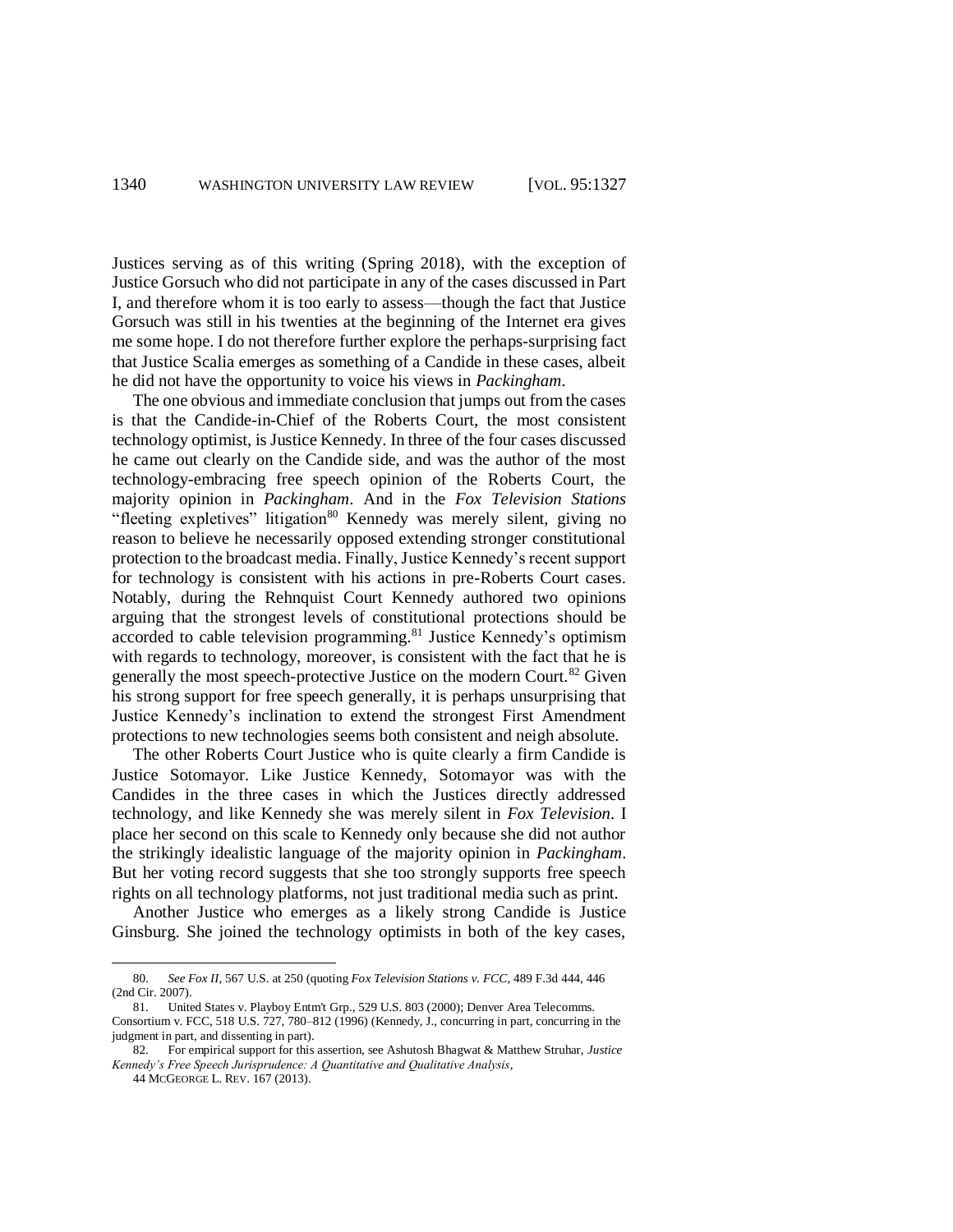*Packingham* and *Brown*, and in the second *Fox Television Stations* decision she went out of her way to advocate an approach that would have finally extended full First Amendment protection to the broadcast media after over forty years of minimal protection.<sup>83</sup> The only other Justice to express agreement with this view (in the first *Fox Television Stations* decision) was Justice Thomas. And it is noteworthy that Ginsburg was the only Justice to join both of Justice Kennedy's strong pro-cable television opinions in the pre-Roberts Court era (though to be fair, Justice Sotomayor was not on the Court when either case was decided). The only exception to this pattern of technology-optimism was of course Justice Ginsburg's vote in *Sorrell v. IMS Health*; but *Sorrell* is I think explicable on other grounds. As noted earlier, Justice Breyer's dissent analyzed the Vermont statute challenged in *Sorrell* as a species of economic regulation because it operated in a highly regulated industry, and involved information (that is to say "data") that existed only as a result of government regulation.<sup>84</sup> The three dissenters thus did not appear to see *Sorrell* as a case about technology or speech, or even Big Data in general. I therefore do not take Justice Ginsburg's vote in *Sorrell* as any sort of indication that when posed more directly with the question of whether data generally deserves First Amendment protections, she will necessarily become a Cassandra.

Finally, on the Candide side, Justice Kagan also emerges as a likely member of the optimists' club for basically the same reasons as Justice Ginsburg. She voted consistently with the Candides in every case except *Sorrell*, and her vote in *Sorrell* is probably explicable on the same grounds as that of Justice Ginsburg. My only hesitation in classifying Kagan, and why I think she may be a more cautious Candide than the others, is Justice Kagan's silence in the major technology cases combined with a broader sense that she (like Justice Breyer, as I will discuss) inclines towards greater caution in expanding constitutional rights, including notably First Amendment rights,  $85$  than the strong Candides. But these are only impressions, and for now we can assume that Justice Kagan is generally inclined to see technology in a positive light.

<sup>83.</sup> Justice Ginsburg focused her ire on the Court's 1978 decision in *FCC v. Pacifica Foundation*, 438 U.S. 726 (1978), in which the Court upheld FCC regulations barring "indecency" in broadcast. *Fox II*, 567 U.S. at 259 (Ginsburg, J., concurring in the judgment). However, reduced protection for broadcast went well beyond indecency. *See, e.g.*, Red Lion Broadcasting Co. v. FCC, 395 U.S. 367 (1969) (upholding Fairness Policy which imposed content-based restrictions on broadcasters).

<sup>84.</sup> *See supra* at n. 79 & accompanying text.

<sup>85.</sup> A good example is United States v. Alvarez, 567 U.S. 709 (2012), in which Justice Kennedy authored a strong plurality opinion, joined by Justices Ginsburg and Sotomayor (and Chief Justice Roberts), extending full First Amendment protection to even intentional falsehoods. Justice Kagan, however, joined Justice Breyer's concurrence extending only limited protection. *Id.* at 731–32 (Breyer, J., concurring in the judgment).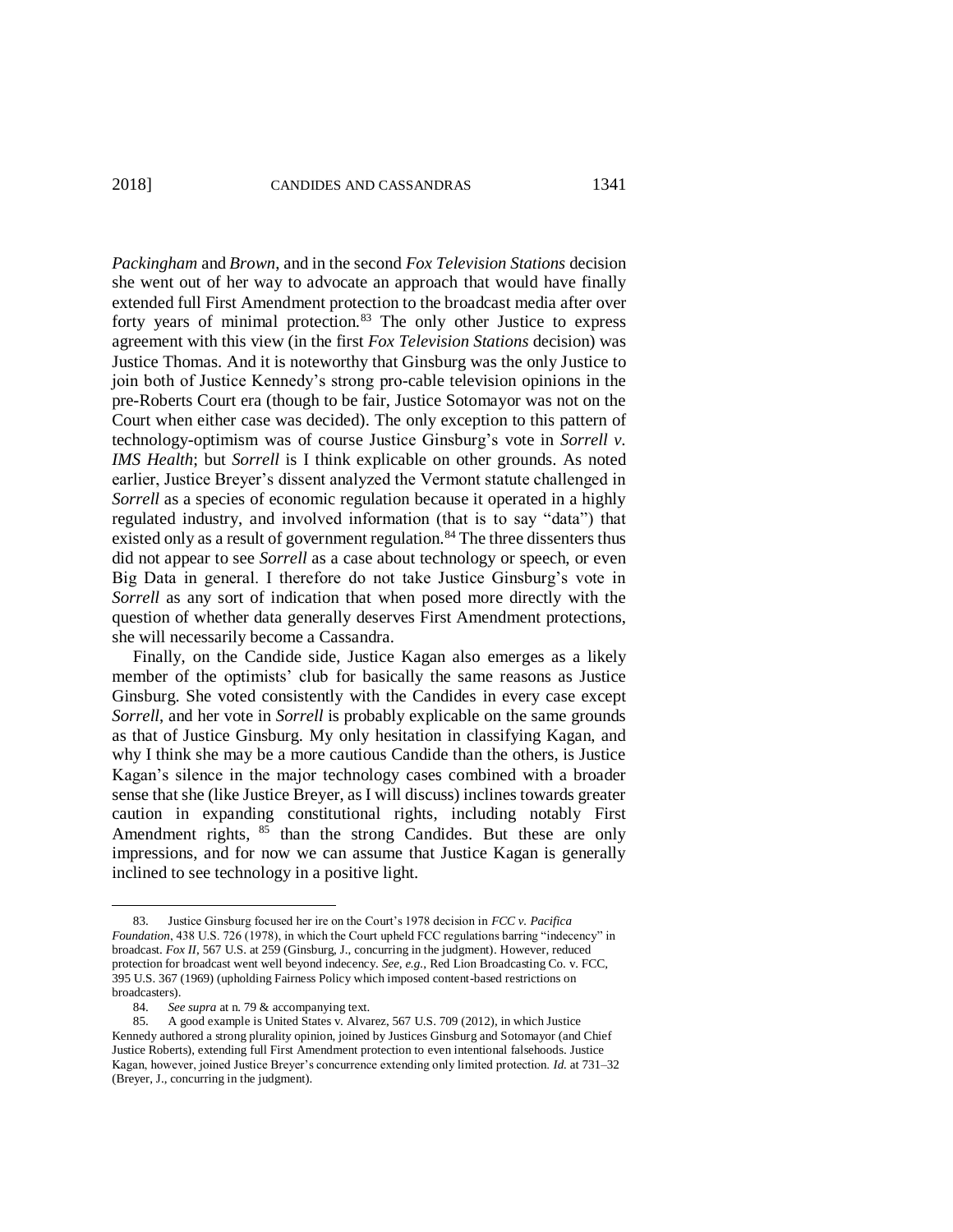Turning now to the Cassandras, two Justices immediately emerge as strong technology pessimists: Chief Justice Roberts and Justice Alito. Both of them took firmly pessimistic approaches towards technology in the two key cases, *Packingham* and *Brown*, and there is nothing else in their actions suggesting that their views are in any way otherwise (unlike Justice Thomas, as we shall see). Both were silent regarding technology in the two *Fox Television Stations* decisions, and so the only countervailing evidence is their votes in *Sorrell* to strike down data restrictions. But it is my view that Justice Alito's and Chief Justice Roberts's votes in *Sorrell* are explicable for the obverse reasons to Justices Ginsburg's and Kagan's votes in that case. *Sorrell* might be thought of as a technology case (Justice Kennedy certainly seemed to see it as such), but it could just as easily be seen to be a case about business regulation, which Roberts and Alito are of course generally hostile to.<sup>86</sup> But when the business-regulation overlay is removed, both Justice Alito and Chief Justice Roberts seem thoroughly skeptical about the value of, versus the risks posed by, new technology.

It is worth noting that Justice Alito's doubts about the social utility of free speech using new technology parallels his general skepticism about free speech. Alito was, after all, the sole dissenter in two crucial non-technology Roberts Court cases extending the scope of First Amendment protections, *Snyder v. Phelps*<sup>87</sup> and *United States v. Stevens*. <sup>88</sup> And he has shown little inclination, at least outside of commercial or corporate contexts, to protect expressive liberties. But the same cannot be said of Chief Justice Roberts. He not only joined but in fact authored both *Snyder v. Phelps* and *Stevens*, and he also joined the most speech-protective opinion in another landmark non-technology case, *United States v. Alvarez*. <sup>89</sup> For the Chief Justice, then, the problem is not speech as such, it is the risks and threat posed by new technology.

Turning to Justice Thomas, it would appear that he is divided or perhaps uncertain. Thomas was a firm Cassandra in *Packingham*, but he displayed important Candide-like inclinations in *Fox Television Stations*. In *Brown* he

<sup>86.</sup> *See* Lee Epstein, William M. Landes & Richard A. Posner, *How Business Fares in the Supreme Court*, 97 MINN. L. REV. 1431, 1449–51 (2013) (finding Alito and Roberts to be the most business-friendly Justices on the Court during the period encapsulating the 1946 through 2011 Terms). It should be noted that the Court's decision in Citizens United v. FEC, 558 U.S. 310 (2010), striking down restrictions on corporate expenditures related to federal elections, also shares this characteristic of being in part a case about speech, but in part a case about regulation of corporations. And the votes in that case (Justice Kennedy excepted) may well be explicable as driven by the latter rather than the former considerations.

<sup>87.</sup> 562 U.S. 443, 459 (2011) (reversing Intentional Infliction of Emotional Distress verdict against protestors at a military funeral).<br> $88 \t 559 \t 115 \t 460 \t 460 \t (2010) \t (h)$ 

<sup>88.</sup> 559 U.S. 460, 460 (2010) (holding that speech that depicted animal cruelty enjoyed full First Amendment protection).

<sup>89.</sup> 567 U.S. 709, 713–30 (2012) (plurality opinion). This opinion was authored (naturally) by Justice Kennedy and also joined (also naturally) by Justices Ginsburg and Sotomayor.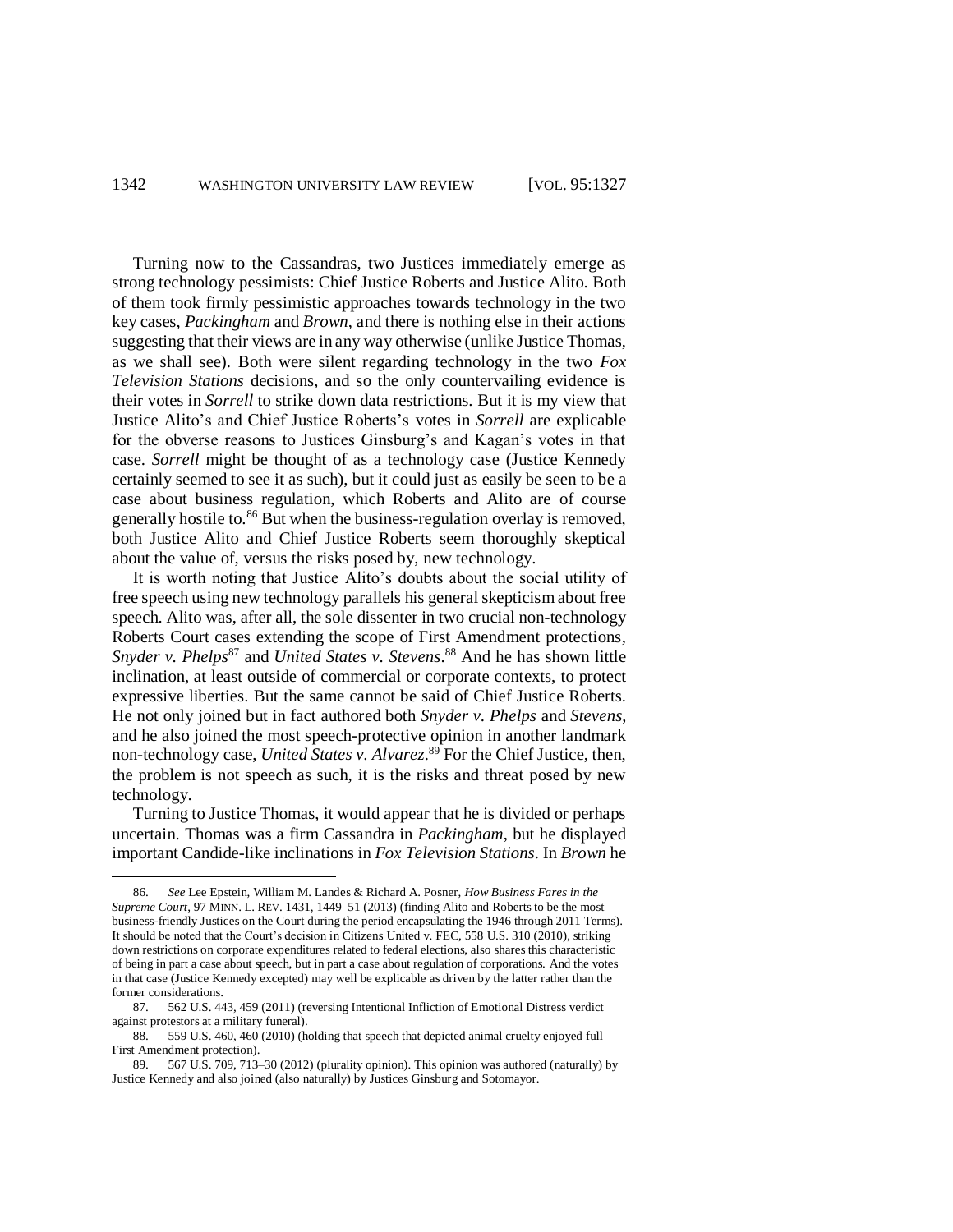was silent on the technology issue, and in *Playboy Entertainment Group*, one of the pre-Roberts era cable television decisions authored by Justice Kennedy, Justice Thomas provided the key, fifth vote for extending strong First Amendment protections to that technology (and to non-obscene, sexually explicit speech).<sup>90</sup> Finally, his vote in *Sorrell* might (but might not) reflect a view on the constitutional status of Big Data for the same reasons as discussed with respect to Alito and Roberts.<sup>91</sup> Further compounding the difficulty is the fact that Justice Thomas's preferred approach to constitutional interpretation—Originalism<sup>92</sup>—naturally has little to offer on the question of new technologies.  $93$  So with regards to Justice Thomas, we must satisfy ourselves with uncertainty.

Finally, we come to Justice Breyer. Even more than Justice Thomas, Justice Breyer comes off as an enigma. He was with the Candides in *Packingham*, but a firm Cassandra in *Brown*. He dissented in *Sorrell*, but again seemingly for reasons unrelated to technology. And he was silent on technology in *Fox Television Stations*. Looking to earlier cases, Justice Breyer wrote the main dissent (for four Justices) in *Playboy Entertainment Group*, the decision discussed above in which Justice Kennedy's majority opinion extended strong constitutional protections to cable television.<sup>94</sup> Ironically, then, despite being a native of San Francisco Justice Breyer appears to be uncertain about how to weigh the benefits and risks of new technology. Or perhaps more to the point, in these cases Justice Breyer's general friendliness towards regulation is seemingly at war with his general support for constitutional rights.

FINAL SCORECARD Candides: Kennedy, Sotomayor, Ginsburg, Kagan Cassandras: Roberts, Alito Uncertain: Thomas, Breyer, (Gorsuch)

 $\overline{a}$ 

Turning to the question of why certain Justices are inclined to be Candides and others Cassandras, it is of course impossible to say for sure,

<sup>90.</sup> *See* United States v. Playboy Entm't Grp., 529 U.S. 803, 829–31 (2000) (Thomas, J., concurring).

<sup>91.</sup> In the Lee, Landes, and Posner study, Justice Thomas emerged as the fifth most probusiness Justice during the 1946–2011 period. *See* Epstein, Landes & Posner, *supra* note 87, at 1451.

<sup>92.</sup> Brown v. Entm't Merchs.' Ass'n, 564 U.S. 786, 822 (2011). (Thomas, J., dissenting) ("[w]hen interpreting a constitutional provision, 'the goal is to discern the most likely public understanding of [that] provision at the time it was adopted'") (quoting McDonald v. Chicago, 561 U.S. 742, 828 (2010) (Thomas, J., concurring in part and concurring in the judgment)).

<sup>93.</sup> *See* Adam Liptak, *Justices Debate Video Game Ban*, N.Y. TIMES, Nov. 2, 2010, https://perma.cc/5AKE-CQKZ (Liptak recounts a moment during oral arguments in *Brown v. Entertainment Merchant's Ass'n* when Justice Alito commented to California's lawyer: "What Justice Scalia wants to know is what James Madison thought about video games.").

<sup>94.</sup> *Playboy Entm't Grp.*, 529 U.S. at 835 (Breyer, J., dissenting).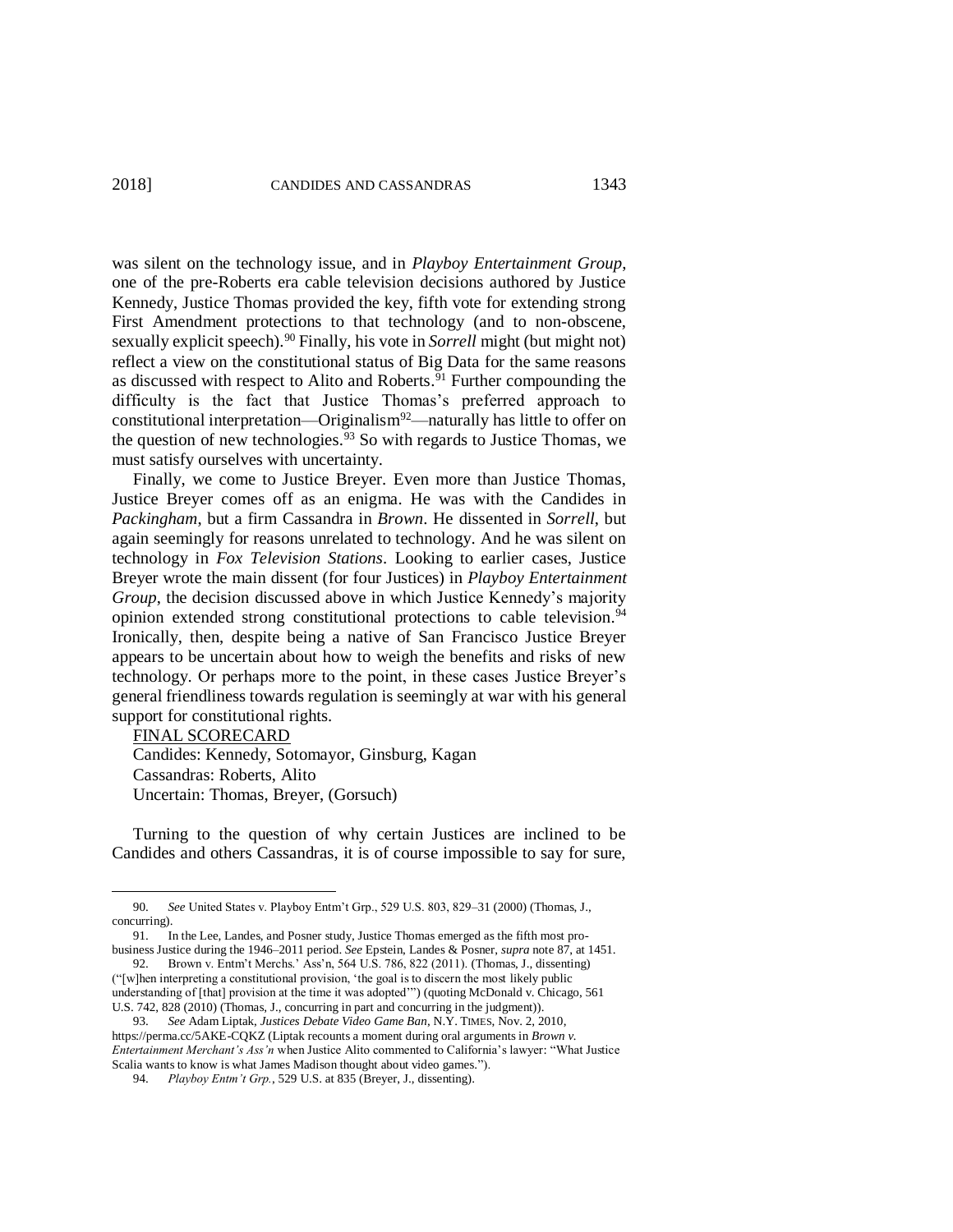and certainly I have no desire to engage in armchair psychoanalysis on the question. I do think, however, that a broad explanation does emerge, an explanation that is consistent with, and indeed closely tied to, Greg Magarian's analysis of *Managed Speech* on the Roberts Court.<sup>95</sup> The answer, in short, is attitudes towards order and turbulence. In this sense, the division on the Roberts Court mirrors the longstanding tension in American political thinking between Jeffersonians who embrace change and individual autonomy at the cost of occasional disorder,  $96$  and Hamiltonians who embrace order at the cost of occasional limits on liberty.<sup>97</sup>

For the Cassandras, the problem I suspect can be summarized in a nutshell: technology is always disruptive, but given the current pace of technological change, today that disruption often resembles chaos. Ten years ago, social media barely existed and had no consequential role in the organizing of society. Today, our President uses social media as his primary tool to build and shape his political support, and there are overwhelming indications that foreign agents aggressively used social media to try and manipulate American democracy in the 2016 elections.<sup>98</sup> More specifically, technology threatens to substantially magnify the kinds of risks and concerns that have always been advanced to restrict free speech, most notably the protection of children. It is surely no coincidence that protecting children was the justification for the regulations in both *Packingham* and *Brown*. And it is similarly unsurprising that for Cassandras, such elevated fears justify restrictions on new technologies that they may not have permitted to be imposed on traditional media such as print. Indeed, children were the issue in *Fox Television Stations* as well, and again the Court as a whole's reluctance to extend full constitutional protections to broadcasting may well have been a product of these sorts of fears. Moreover, as discussed in Part III below,  $99$  there is no reason to believe that the Cassandras' need to preserve order and traditional social structures and values will be limited to the protection of children. And if it is not, the technology skepticism of the Cassandras will persist.

99. *See infra* Part III.

<sup>95.</sup> *See* GREGORY P. MAGARIAN, MANAGED SPEECH: THE ROBERTS COURT'S FIRST AMENDMENT xv (2017) (arguing that the Roberts Court's free speech jurisprudence is characterized by a need "to reconcile substantial First Amendment protection for expressive freedom with aggressive preservation of social and political stability").

<sup>96.</sup> *See* Letter from Thomas Jefferson to James Madison (January 30, 1787) ("I hold it that a little rebellion now and then is a good thing, and as necessary in the political world as storms in the physical."), *reprinted in* THE REPUBLIC OF LETTERS: THE CORRESPONDENCE BETWEEN THOMAS JEFFERSON AND JAMES MADISON, 1776–1826, Vol. I (1776–1790) 461 (James Morton Smith, ed., W.W. Norton 1995).

<sup>97.</sup> *See* Jason Frank and Isaac Kramnick, *What 'Hamilton' Forgets About Hamilton*, N.Y. TIMES, June 10, 2016, https://perma.cc/8NQG-MFDS.

<sup>98.</sup> *See, e.g.*, Scott Shane and Vindu Goel, *Fake Russian Facebook Accounts Bought \$100,000 in Political Ads,* N.Y. TIMES, Sept. 6, 2017, https://perma.cc/EDH9-CCXL.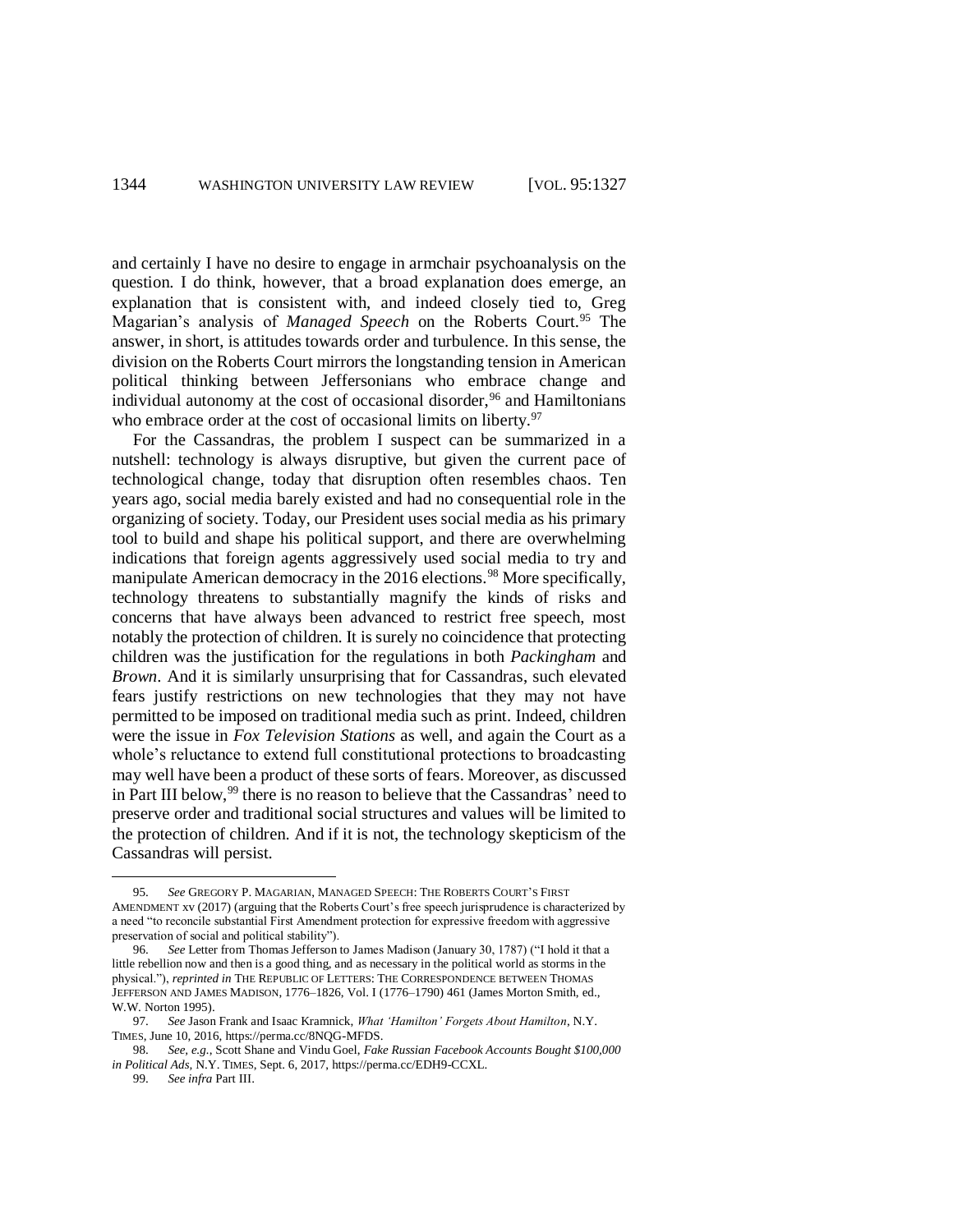Candides are in some ways easier to understand than Cassandras. The language of Justice Kennedy's majority opinion in *Packingham* drips with the Utopianism of the early Internet era,<sup>100</sup> an attitude that remains an important element of tech culture today. How can universal access to cheap speech possibly be bad? The truth, however, is that cheap speech can in fact cause substantial harm.<sup>101</sup> Once that reality is accepted, the question then becomes whether the promise of such speech outweighs the risks it poses. Why Candides readily accept that it does is not a question I can answer fully, except to repeat my earlier suggestion that Candides almost certainly have a greater tolerance for disorder than Cassandras, which shifts the balance from their perspective.

## III. WHAT COMES NEXT?

Turning now to the final question of what the existing Roberts Court technology cases portend for the future, I am modestly (but only modestly) optimistic that the Candides will generally prevail, and that the Court will not instinctively respond with fear to new technology. Put differently, I think it likely, but not certain, that a working majority of the Roberts Court will vote to fend off heavy-handed efforts to assert state control over new technology such as the Internet and social media. But I am only modestly optimistic because I fear that the obvious threats and concerns associated with that technology could easily drive a Court generally inclined towards order and hierarchy (as Magarian illustrates this Court is  $^{102}$ ) towards a more fearful and so restrictive attitude.

My optimism arises primarily from the fact that Candides appear to outnumber Cassandras on the Roberts Court. I found three, probably four strong Candides, and only two clear Cassandras. As such, for technology optimists to prevail in any particular case, they need to convince only one of the three divided or uncertain Justices: Thomas, Breyer and Gorsuch. For the Cassandras to win, however, they must convince all three. Adding to that the general receptivity of the Roberts Court to free speech claims, there are reasons to believe that aggressive new regulation of free expression via new technologies will not succeed.

One uncertainty concerns the Candides. At least until recently, the benefits of technology in terms of facilitating access to speech and speech platforms for almost everyone seemed obvious to all. And concerns about

<sup>100.</sup> *See* John Perry Barlow, *A Declaration of the Independence of Cyberspace*, HACHE (Feb. 8, 1996), https://www.eff.org/cyberspace-independence.

<sup>101.</sup> *See* Ashutosh Bhagwat, *When Speech Is Not "Speech,"* 78 OHIO ST. L. J. 839 (2017); Eugene Volokh, *Cheap Speech and What It Will Do*, 104 YALE L.J. 1805 (1995).

<sup>102.</sup> *See supra* note 96.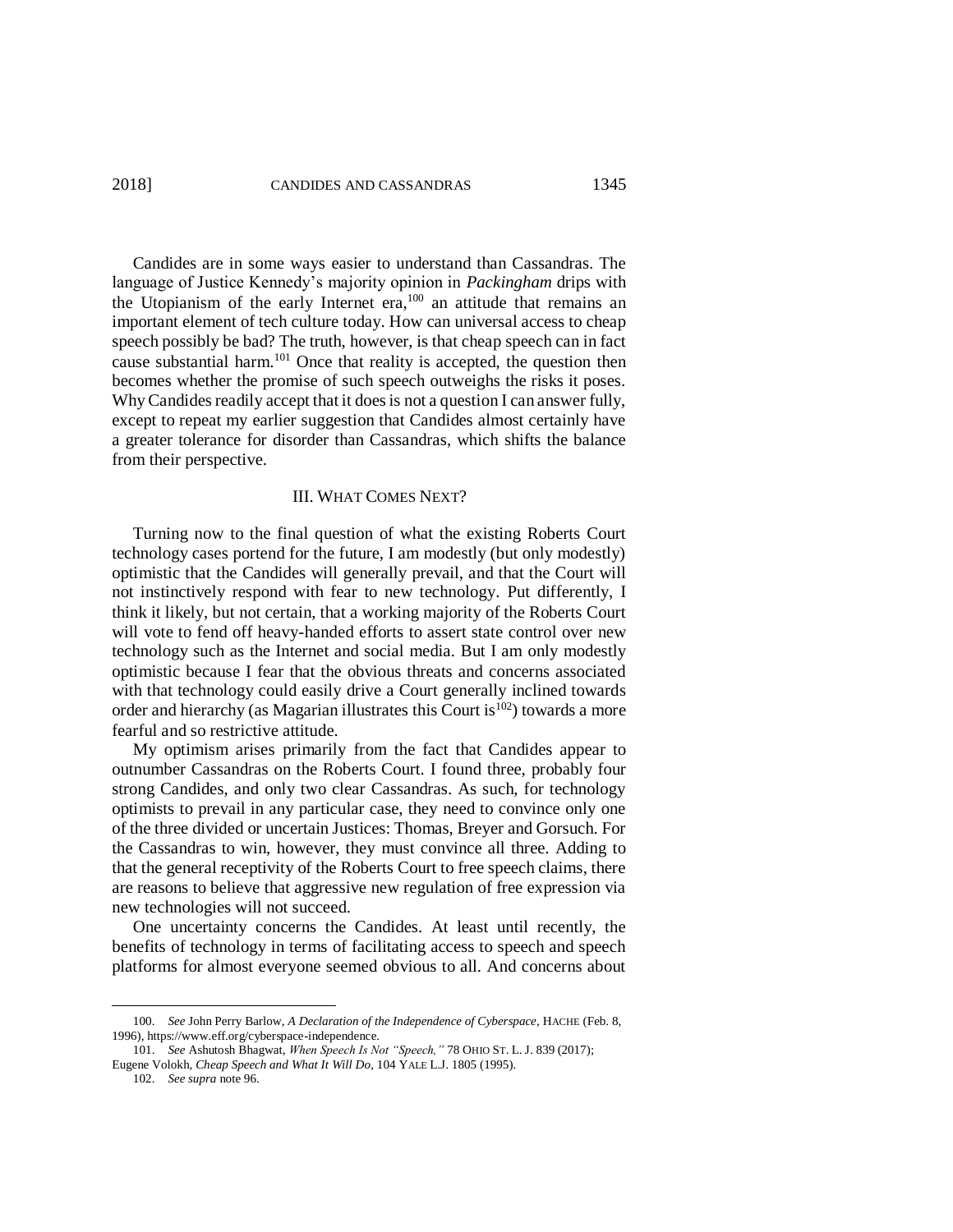the impact of technology seemed overstated—Cass Sunstein, who presciently predicted many of the concerns now emerging regarding political polarization and loss of even basic consensus regarding fact, was at the time he first expressed these ideas an outlier.<sup>103</sup> As such, the Candides' embrace of technology seemed natural. But as the threats posed by the Internet and social media to social order and stability become more widely understood and accepted, one wonders whether the Candides will retain their faith that unregulated technology usually makes the world a better place. If they do not, then that could cause a shifting of the balance on the Roberts Court against technology.

Another question that arises, but to date remains unclear, is whether the Cassandras of the Roberts Court will extend their technology skepticism to situations where the social interests invoked to justify regulation are serious, but not tied to protecting children. If the Cassandras have primarily been driven by concerns about children, then that too portends well for new technology. But there is no particular reason to believe that their concerns are so limited. How, for example, will those Justices evaluate efforts to protect personal privacy, given the enormously greater privacy harms enabled by the Internet in general and social media in particular?<sup>104</sup> Or what about the concerns recently so prominent in the press regarding "fake news" and the use of technology to influence/interfere with democratic politics?<sup>105</sup> Also consider the problem of children employing social media off-campus in ways that potentially interfere with the operations of schools—a topic of extensive lower court litigation that the Court has yet to take on.<sup>106</sup> All of these developments represent threats to traditional forms of order and hierarchy, both social and political, which suggests that technology pessimists will remain pessimists, and furthermore that some centrists and even some optimists might shift. But, of course, it is also true that concerns about the safety and wellbeing of children are uniquely powerful and persuasive, suggesting that in other spheres at least some hitherto pessimistic Justices might be more inclined to take free-speech claims seriously.

Perhaps the most important variable in determining how the constitutional law of free speech over the Internet develops in the coming

<sup>103.</sup> *See* CASS R. SUNSTEIN, REPUBLIC.COM 54–73, 80–84 (2001).

<sup>104.</sup> *See* Bhagwat, *supra* note 102, at 849.

<sup>105.</sup> *See supra* at note 7, note 125.

<sup>106.</sup> *See* Michael K. Park, *Restricting Anonymous "Yik Yak": The Constitutionality of Regulating Students' Off-Campus Online Speech in the Age of Social Media*, 52 WILLAMETTE L. REV. 405, 431–38 (2016) (discussing division among circuits regarding how to evaluate school-imposed restrictions on students' use of social media); William Calve, *The Amplified Need for Supreme Court Guidance on Student Speech Rights in the Digital Age*, 48 ST. MARY'S L. J. 377, 383–88 (2016) (same).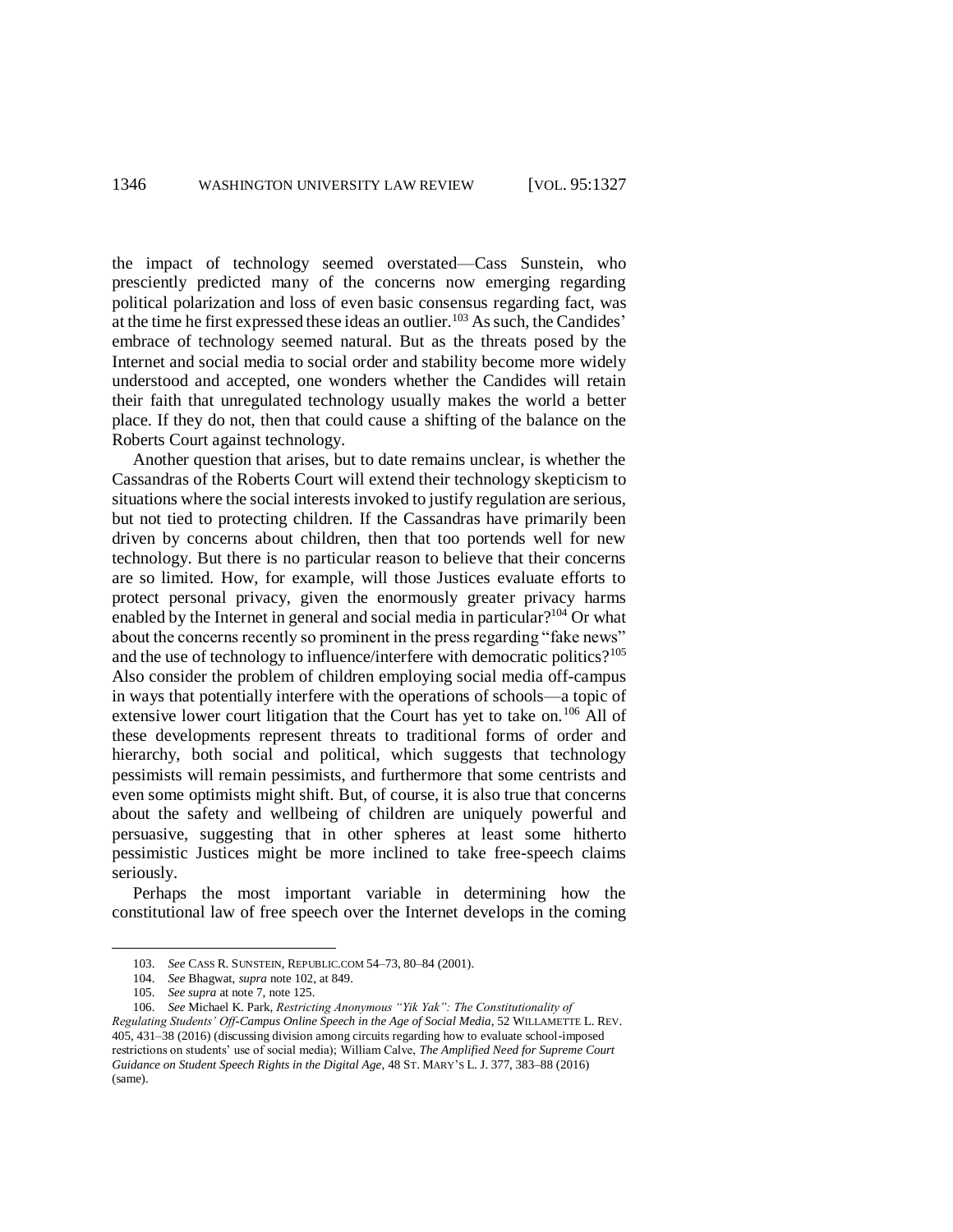$\overline{a}$ 

years concerns the nature of the regulatory initiatives that emerge from Congress, the Federal Communications Commission (FCC), and state legislatures. If past history is any guide, content-neutral structural regulations such as the Net Neutrality policy adopted by the Obama-era  $FCC^{107}$  (and recently repealed by the Trump-era  $FCC^{108}$ ) are likely to fare well in courts and the Court, especially given the existence of precedent, authored notably by Justice Kennedy, upholding similar structural regulations of cable television.<sup>109</sup> I also would expect that narrowly focused legislation, aimed at serious problems generated by the reality of cheap speech and the Internet and without significant collateral consequences, also will likely fare well. A prominent example would be regulation prohibiting "revenge porn," a repulsive practice whereby former romantic partners (usually male) post on the Internet revealing pictures of their former partner, which were typically voluntarily shared during the relationship.<sup>110</sup> Such laws, assuming that they can be written clearly and narrowly (a big if perhaps), target a social practice with privacy ramifications which should be obvious to anyone, including any judge, but which do not otherwise seem to threaten the free flow of information. It should be noted that "revenge porn" is necessarily a creature of the Internet, since before cheap speech private persons would never have been able to obtain access to massdistribution platforms for the purpose of pursuing their unpleasant, personal agendas. So in that sense, revenge porn legislation is a regulation of new technology; but it seems a thoroughly unproblematic one.

Harder is the problem of Big Data and personal privacy writ large. As discussed earlier, in the *Sorrell* case a majority of the Court strongly indicated that it would treat data as speech, and therefore subject regulations of data to stringent First Amendment scrutiny. It is also noteworthy that the two clearest Candides on the Court, Justice Kennedy (who wrote the opinion) and Justice Sotomayor (who joined it) can be assumed to be strongly committed to this position. On the other hand, the other two potential Candides, Justices Ginsburg and Kagan, were in dissent in *Sorrell*; and the two primary Cassandras, Chief Justice Roberts and Justice Alito, joined the majority opinion. *Sorrell* is thus a bit of a mess because of the many cross-currents in the case, including issues of data and technology, but also commercial speech and proper treatment of highly-regulated

<sup>107.</sup> *See* Protecting and Promoting the Open Internet, 30 FCC 5601 (2015).

<sup>108.</sup> Cecelia Kang, *F.C.C. Repeals Net Neutrality Rules*, N.Y. TIMES, Dec. 14, 2017, perma.cc/G9CJ-L2WQ.

<sup>109.</sup> *See* Turner Broadcasting System, Inc. v. FCC, 512 U.S. 622 (1994); Turner Broadcasting System, Inc. v. FCC, 520 U.S. 180 (1997).

<sup>110.</sup> *See* Danielle Keats Citron & Mary Anne Franks, *Criminalizing Revenge Porn*, 49 WAKE FOREST L. REV. 345, 350–54 (2014); Andrew Koppelman, *Revenge Pornography and First Amendment Exceptions*, 65 EMORY L.J. 661, 661 (2016).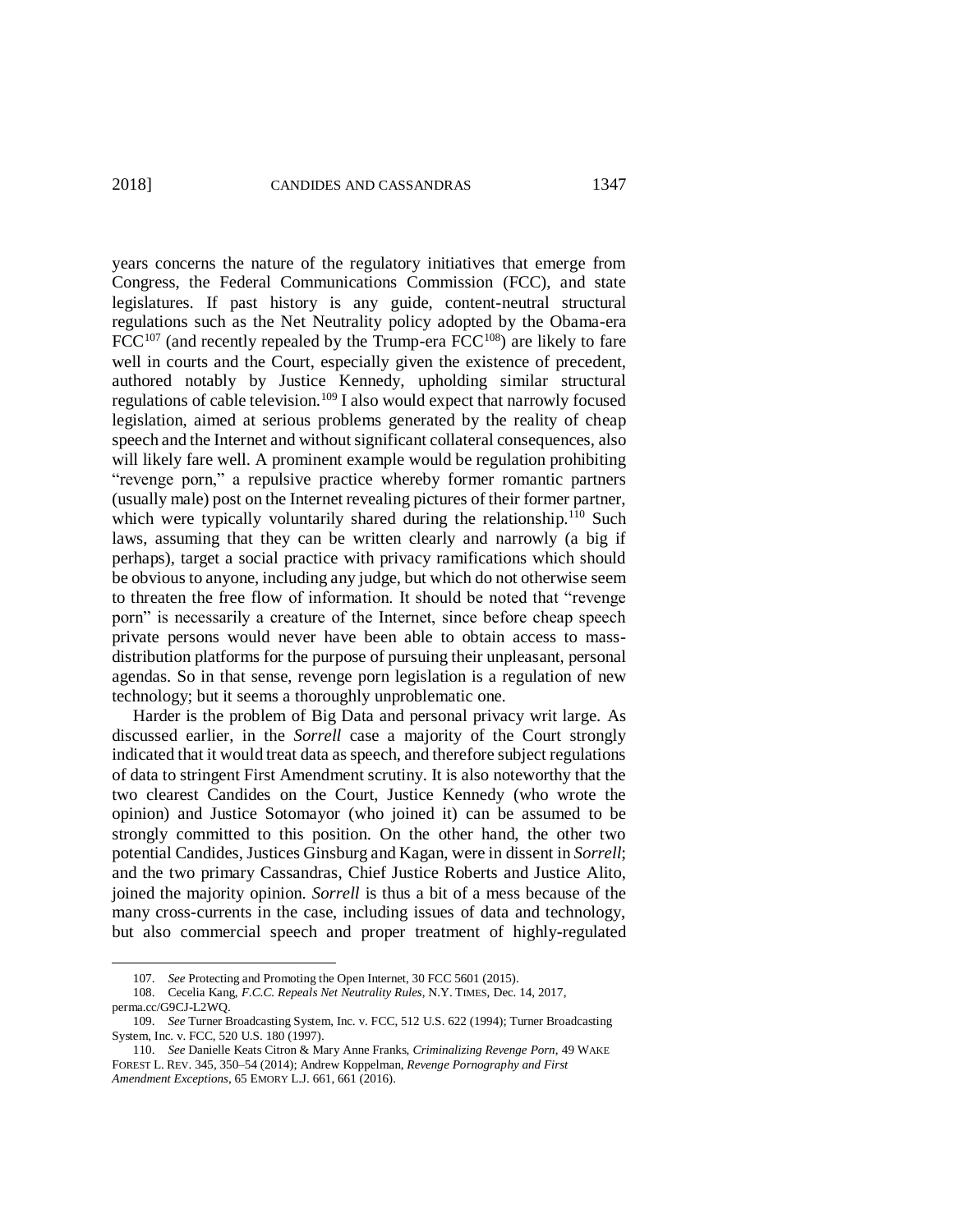industries such as pharmaceuticals. And on the flip side, the governmental interests at stake in *Sorrell* were frankly trivial and suspect. The privacy at issue was the "right" of doctors to remain anonymous regarding what drugs they prescribe.<sup>111</sup> But why this is a serious privacy interest, given that doctors have always operated in a highly regulated environment, remains unclear. Moreover, the way the Vermont legislation was written, it only protected doctors' privacy vis-à-vis pharmaceutical companies, not other actors such as regulators or academics.<sup>112</sup> Presumably the interest the legislation advanced, therefore, was to shield doctors from marketing by pharmaceutical companies; but it is very difficult to understand why anyone should take this concern seriously given that doctors remain free at all times to simply refuse to meet marketers.<sup>113</sup> And if the state interest is to prevent pharmaceutical companies from convincing doctors to prescribe brand name rather than generic drugs, as was likely the case, the *Sorrell* majority quite rightly rejected this as paternalistic and illegitimate.<sup>114</sup>

The difficult question, then, is how the Court would react to a law that restricted data practices in the technology sector rather than a traditionally regulated industry, but that also had real and serious privacy justifications. Examples might include Germany's recent efforts to prevent Facebook from incorporating data obtained from use of other Facebook-owned apps such as WhatsApp or Instagram into Facebook profiles.<sup>115</sup> Or it might be a more direct challenge to data transfers, such as imposing onerous consent requirements before permitting any inter-company sales of personal data a regulatory outcome that looks increasingly likely given recent revelations about Facebook's data practices and the misuse of Facebook profiles by Cambridge Analytica during the 2016 election.<sup>116</sup> Either way, the conflict is clear: such laws substantially burden the movement of data—i.e., under the *Sorrell* dictum they burden "speech"—but they also advance significant personal privacy interests. Based on my reading of *Sorrell*, I am fairly confident that the two main Candides on the Court—Kennedy and Sotomayor—will view such regulations at a minimum with a great deal of suspicion because of the onerous and technology-specific impact of such laws. I am less clear of the other Justices, however. The Cassandras and

<sup>111.</sup> *Sorrell*, 564 U.S. at 572–73.

<sup>112.</sup> *Id.*

<sup>113.</sup> *Id.* at 575.

<sup>114.</sup> *Id.* at 577–78.

<sup>115.</sup> Mehreen Khan, *German Cartel Office Warns Facebook Over Personal Data Collection* FINANCIAL TIMES (Dec. 19, 2017), https://www.ft.com/content/78580b45-bf92-388e-9ad1- 72892001f7bc.

<sup>116.</sup> Matthew Rosenberg, Nicholas Confessore & Carole Cadwalladr, *How Trump Consultants Exploited the Facebook Data of Millions*, N.Y. TIMES, March 17, 2018, https://www.nytimes.com/ 2018/ 03/17/us/politics/cambridge-analytica-trump-campaign.html?action=click&contentCollection= U.S.&module=RelatedCoverage&region=Marginalia&pgtype=article.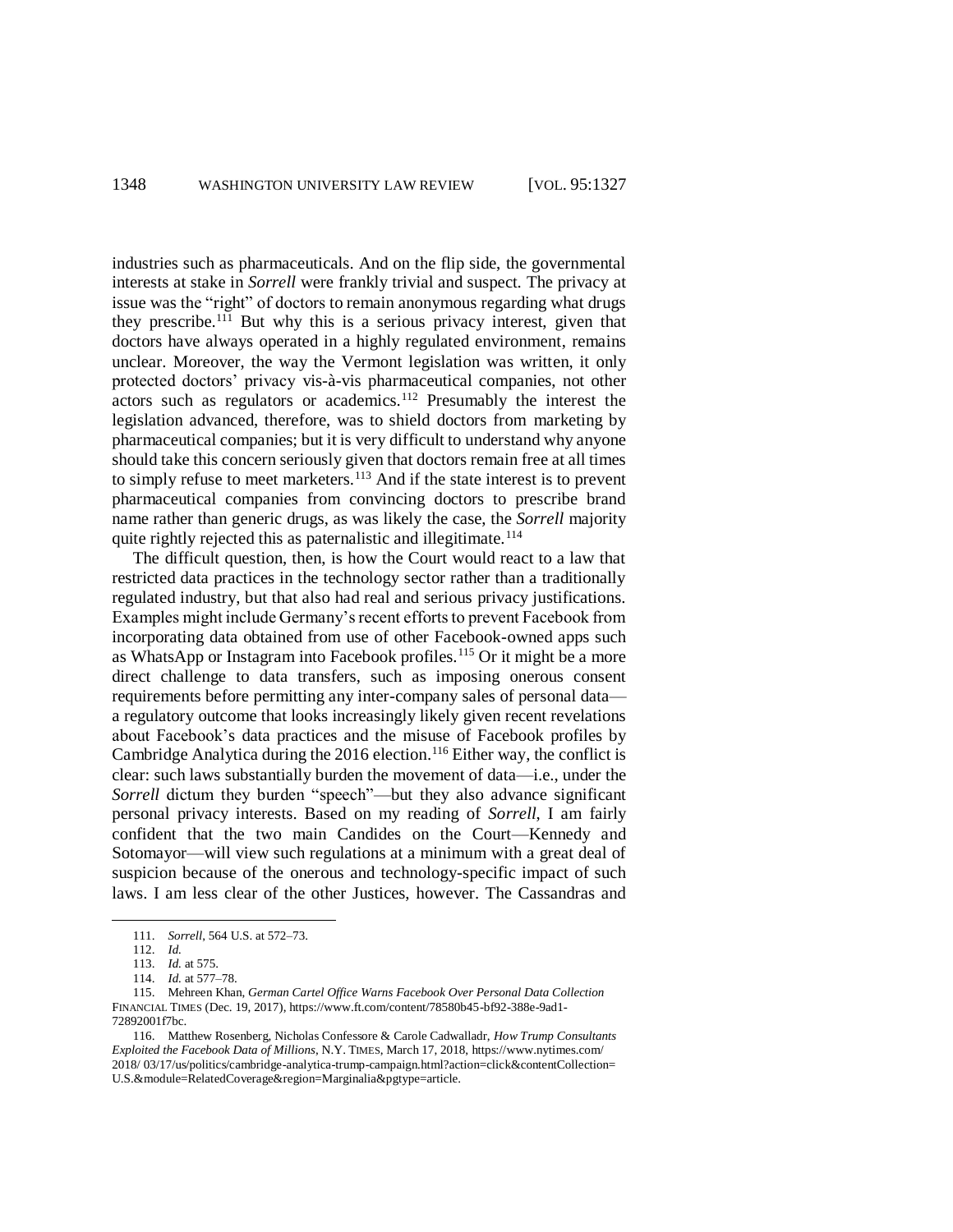Justice Thomas, it seems likely, will be torn between their concerns about the impact of technology on privacy and their general hostility to business regulation. And the others (Ginsburg, Breyer, Kagan) are simply inscrutable to me as they are likely to be sympathetic both to regulation and to free speech concerns. Aside from the obvious bromide that the narrower and better-tailored the law the more likely it is to survive, this remains an area of profound uncertainty.

Moving away from the commercial sphere, and direct regulation of tech or data, let us consider now the problem of school children's off-campus use of social media. As noted earlier, there is a substantial jurisprudence in the lower courts on this subject, but the Supreme Court has failed to address the issue despite substantial disagreements among the lower courts. <sup>117</sup> This again is a situation where there are strong, competing considerations. One factor, cutting in favor of speech protections, is that *Packingham* suggests the Candides on the Court, along with at least some centrists, will be suspicious of intrusions on social media because of its role as the new forum for social discourse. On the other hand, in the only Roberts Court case addressing student free speech rights—*Morse v. Frederick*<sup>118</sup>—the Court was notably unsympathetic to the free speech claim despite minimal evidence that the speech at issue, the infamous "BONG HiTS 4 JESUS" banner, actually disrupted school activities. But to complicate matters further, in *Brown v. Entertainment Merchants Association* the majority, which included all of the Court Candides, adopted a position strongly supportive of the off-campus free speech rights of minors, $119$  and the social media cases in the lower courts typically involve off-campus speech. These disputes represent the perfect storm for the Roberts Court, placing the Court's general inclinations to maintain order and traditional hierarchies against its general support of both free speech and new technology. At a minimum, we can be confident that given the views expressed by Justice Thomas in *Morse*<sup>120</sup> and in *Brown*, <sup>121</sup> he will probably reject any First Amendment claim brought by minors. As for the others, my prediction, such as it is, is that the Candides will, with the support of Justice Breyer (given his vote in *Packingham*), prevail when such a case comes to the Court; but I confess that Justice Breyer's vote remains highly uncertain, especially given his equivocation in *Morse*, <sup>122</sup> suggesting that Justice Gorsuch may

<sup>117.</sup> See *supra* at note 107.

<sup>118.</sup> 551 U.S. 393 (2007).

<sup>119.</sup> 564 U.S. at 794–95.

<sup>120.</sup> 551 U.S. at 410–22 (Thomas, J., concurring).

<sup>121.</sup> *See supra* at note 5.

<sup>122.</sup> *Morse*, 551 U.S. at 425–33 (Breyer, J., concurring in the judgment in part and dissenting in part) (declining to address the merits of Frederick's First Amendment claim because of its difficulty, and arguing therefore to resolve the case on qualified immunity grounds).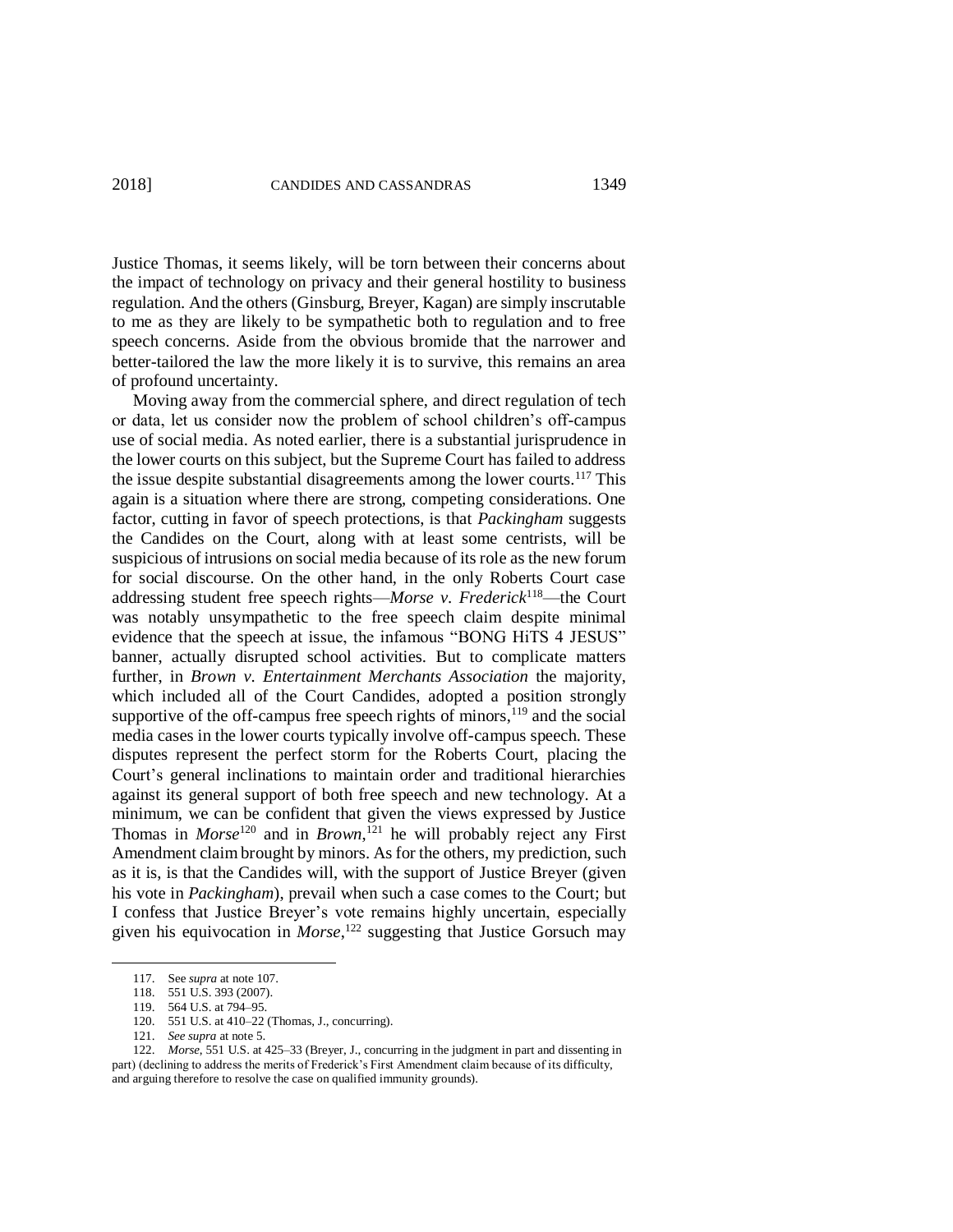well cast the deciding vote. And if the off-campus speech in the first case to reach the Court is particularly troublesome (threats of violence or the like), all bets are off.

Finally, we come to the hardest and most amorphous problem, the potential regulation of "fake news" or other deceptive uses of social media for political purposes. I am going to set aside the problem of foreign nationstates or their representatives manipulating social media because that would raise the largely unresolved and complex problem of whether foreign states or their nationals not present within the United States enjoy First Amendment rights to communicate to U.S. citizens. But the problem of "fake news" and manipulation of social media to move political sentiment is hardly limited to Vladimir Putin. To the contrary, given the seeming effectiveness of these techniques in the 2016 election, we can fairly expect more to come from all sorts of sources.

One fairly obvious starting point: If any state entity sought to directly regulate or ban "fake news" on social media, through for example, "takedown" requirements similar to those imposed by the Digital Millennium Copyright Act with regard to intellectual property, <sup>123</sup> I would expect all or almost all of the nine current Justices, whether Candides, Cassandras, or inbetween, to vote to strike down such legislation. The Court has already held in a non-Internet case that even intentional falsehoods are entitled to some level of First Amendment protection, <sup>124</sup> and there is no reason to expect that principle not to be extended to the Internet. Furthermore, such a law would require a minimal statutory definition of political "falsehood," an obviously fraught subject. Given the enormous risk of self-serving political manipulation or bias posed by government regulation of social media falsehoods on political topics, I would expect all the Justices to balk. Which is precisely why such blunt regulatory initiatives are unlikely to be enacted by any legislature with a modicum of common sense.

A more likely scenario (and one apparently under active discussion) is to extend the kinds of disclosure requirements for political advertising currently applicable to traditional media to social media.<sup>125</sup> The Court, it should be noted, has upheld disclosure requirements for traditional media (with only Justice Thomas dissenting).<sup>126</sup> Would it do the same for social

<sup>123.</sup> *See generally* Wendy Seltzer, *Free Speech Unmoored in Copyright's Safe Harbor: Chilling Effects of the DMCA on the First Amendment*, 24 HARV. J. L. & TECH. 171 (2010).

<sup>124.</sup> United States v. Alvarez, 567 U.S. 709 (2012). Admittedly there were three dissenters in *Alvarez*, including Justices Thomas and Alito among the current members of the Court, but the six Justices agreeing that falsehoods are not *per se* unprotected remain on the Court, and even the dissenters are likely to be influenced, I think, by the concerns expressed in the text.

<sup>125.</sup> *See* Kenneth P. Vogel & Cecilia Kang, *Senators Demand Online Ad Disclosures as Tech Lobby Mobilizes,* N. Y. TIMES (Oct. 19, 2017), perma.cc/5QUP-JJAA.

<sup>126.</sup> Citizens United v. Federal Election Commission, 558 U.S. 310, 366–71 (2010).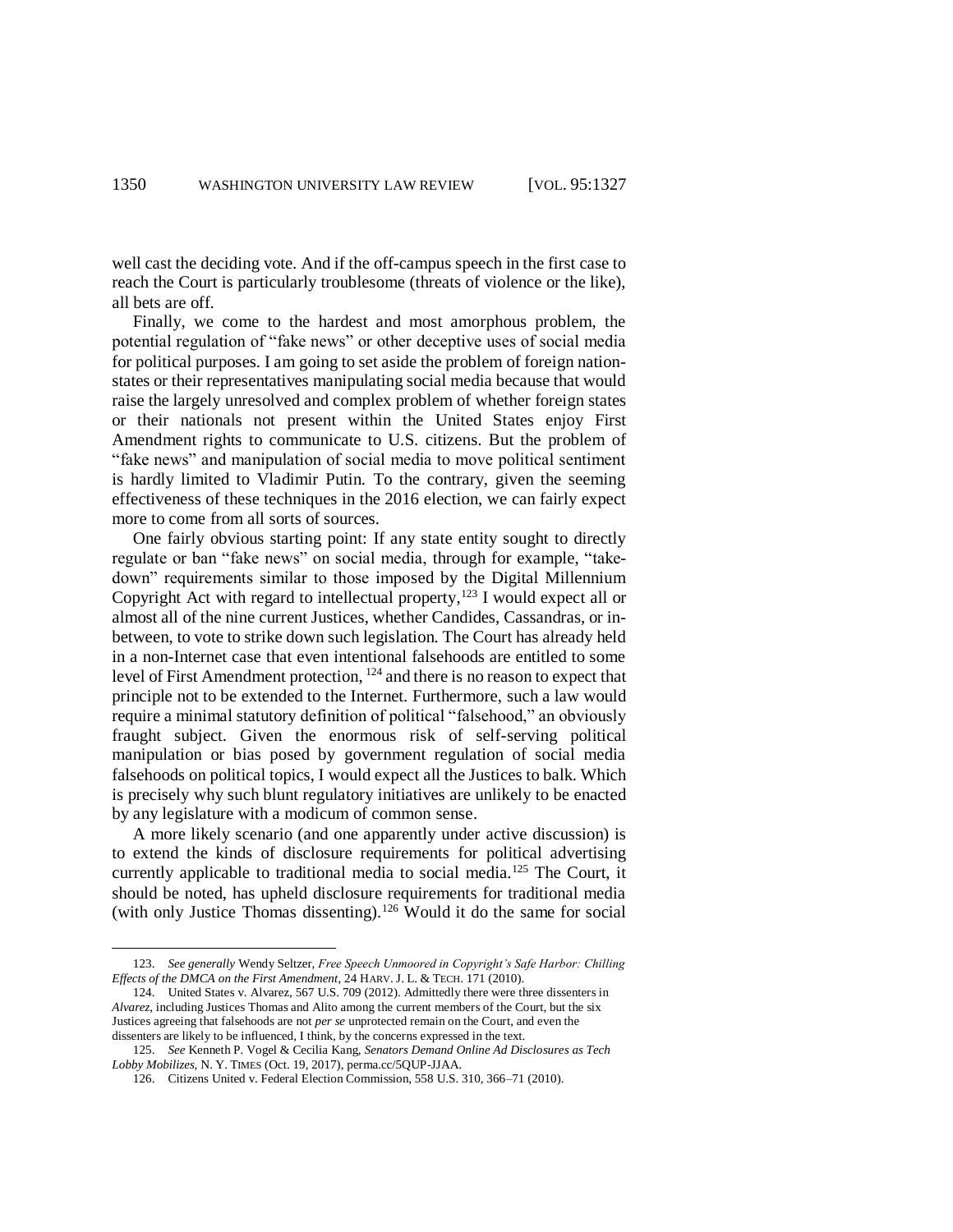media? On first cut, there would seem no barrier to doing so, since *Packingham* (and a previous case<sup>127</sup>) suggest that the same First Amendment standards apply to the Internet as to traditional media. The counter-argument is that "each medium of expression . . . may present its own problems,"<sup>128</sup> and that disclosure requirements impose special burdens on Internet firms (or so such firms  $\operatorname{claim}^{129}$ ) not present in other contexts. Assuming these arguments have a basis in fact (a question beyond the scope of this paper or current public knowledge), one could imagine a technology Candide striking down such requirements on the grounds that the burden on speech outweighs any social benefit, or alternatively on the grounds that the law, whatever its purpose, will have the effect of suppressing substantial amounts of speech rather than merely adding to the total of public information as disclosure requirements are intended to do. A similar argument, though based on legitimate concerns of retaliation, did convince the Court in the pre-Internet era to strike down, on an as-applied basis, a facially valid disclosure requirement.<sup>130</sup> Given these countervailing arguments, each Justice's ultimate inclination will likely turn on his or her attitude towards new technology and the need to foster it, versus the need to rein it in or not give it special privileges—i.e., whether the Justice is a Candide or a Cassandra. And on those issues much uncertainty remains, especially regarding Justices Breyer and Gorsuch.<sup>131</sup>

A last, extremely difficult question, which I will raise but not attempt to answer fully here, is whether the Roberts Court as currently constituted would permit a state actor (most likely Congress or a federal regulatory entity) to impose structural restrictions, akin to net neutrality, on Internet content providers such as Facebook or (more likely) Google and other search engines. In other words, would the Court interpret the First Amendment to permit legislative or regulatory action that moves contentproviders more towards a common carrier model, and away from the current model in which firms are presumed to maintain essentially unlimited control over the content available on their platforms. Faced with a similar question with respect to print newspapers, the Court rejected legislative interference,<sup>132</sup> but when earlier faced with restrictions on the broadcast media, it acquiesced.<sup>133</sup> As noted above, over the years the Court (including notably the Roberts Court in *Packingham*) has been inclined to treat the

128. *Id.* at 868 (quoting Southeastern Promotions, Ltd. v. Conrad, 420 U.S. 546, 557 (1975)).

<sup>127.</sup> Reno v. American Civil Liberties Union, 521 U.S. 844, 868–70 (1997).

<sup>129.</sup> *See* Vogel & Kang, *supra* note 126.

<sup>130.</sup> Brown v. Socialist Workers '74 Campaign Comm., 459 U.S. 87 (1982).

<sup>131.</sup> As his vote in *Citizens United* indicates, Justice Thomas generally disfavors disclosure requirements, and it is hard to imagine shifting from that position in the Internet context.

<sup>132.</sup> Miami Herald Publishing Co. v. Tornillo, 418 U.S. 241 (1974).

<sup>133.</sup> Red Lion Broadcasting Co. v. FCC, 395 U.S. 367 (1969).